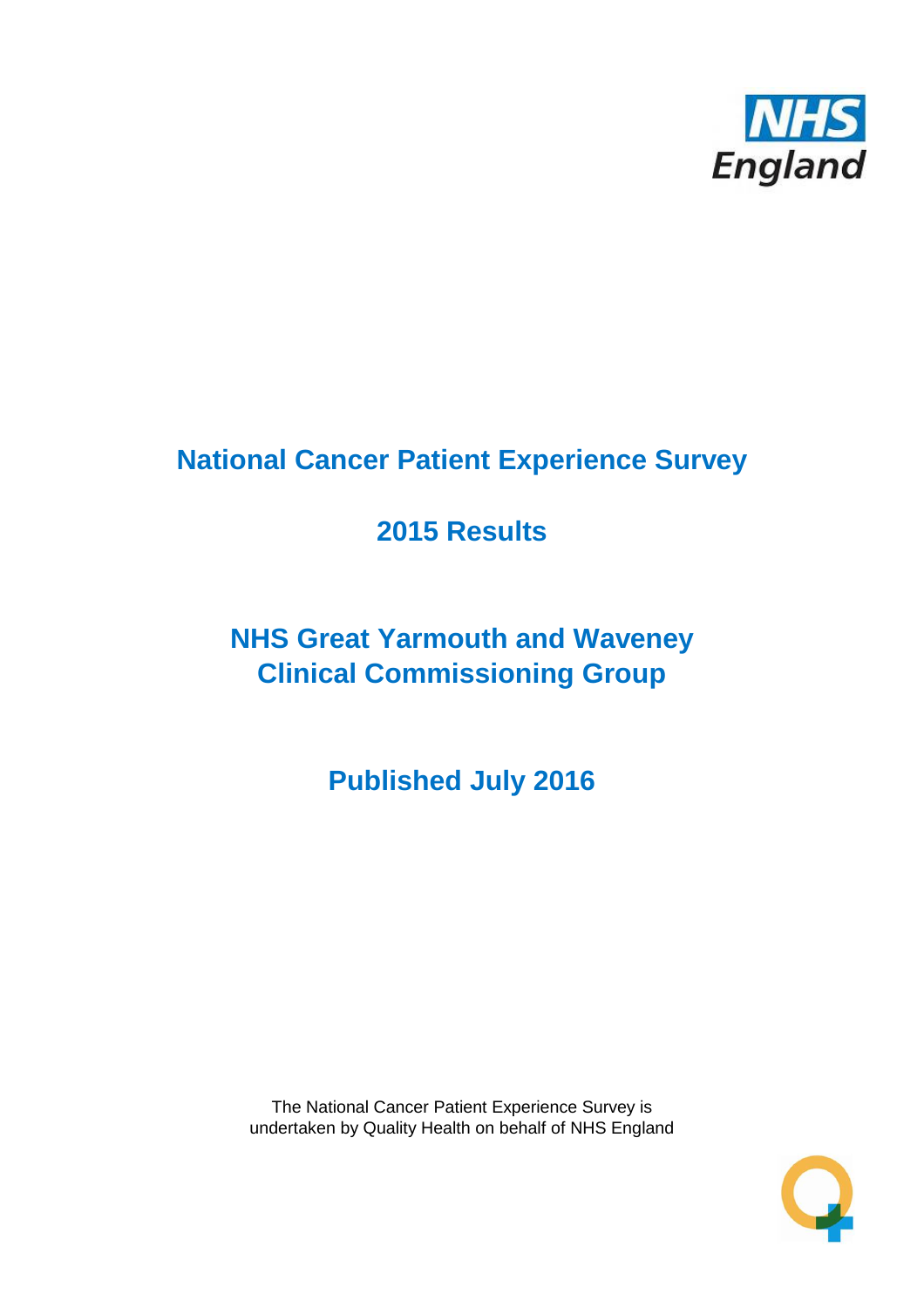### **Introduction**

The National Cancer Patient Experience Survey 2015 is the fifth iteration of the survey first undertaken in 2010. It has been designed to monitor national progress on cancer care; to provide information to drive local quality improvements; to assist commissioners and providers of cancer care; and to inform the work of the various charities and stakeholder groups supporting cancer patients.

The survey was overseen by a national Cancer Patient Experience Advisory Group. This Advisory Group set the principles and objectives of the survey programme and guided questionnaire development.

The survey was commissioned and managed by NHS England. The survey provider, Quality Health, is responsible for designing, running and analysing the survey.

Full national results and other reports are available at www.ncpes.co.uk

Further details on the survey methodology and changes to the 2015 survey can be found in the Annex. Note that a number of significant changes were made to the 2015 survey so caution should be taken in directly comparing data from the 2015 survey to the findings of the previous CPES surveys. No comparisons with previous surveys are presented in this report.

### **This report**

The report shows how this CCG scored for each question in the survey, compared with national results. It is aimed at helping individual CCGs to understand their performance and identify areas for local improvement.

Note that responses for questions with 1-20 respondents have been suppressed. This is to protect patient confidentiality and because uncertainty around the result is too great.

### **Data tables**

The data tables presented in this report show the following for each question:

- **Column 1** shows the number of respondents to this question
- **Column 2** shows the unadjusted 2015 score for this CCG
- **Column 3** shows the case-mix adjusted 2015 score for this CCG
- **Column 4** shows the lower limit of the expected range of scores for this CCG (the top of the pale blue section on the Comparability chart - see below)
- **Column 5** shows the upper limit of the expected range of scores for this CCG (the bottom of the dark blue section on the Comparability chart - see below)
- **Column 6** shows the National Average score for this question.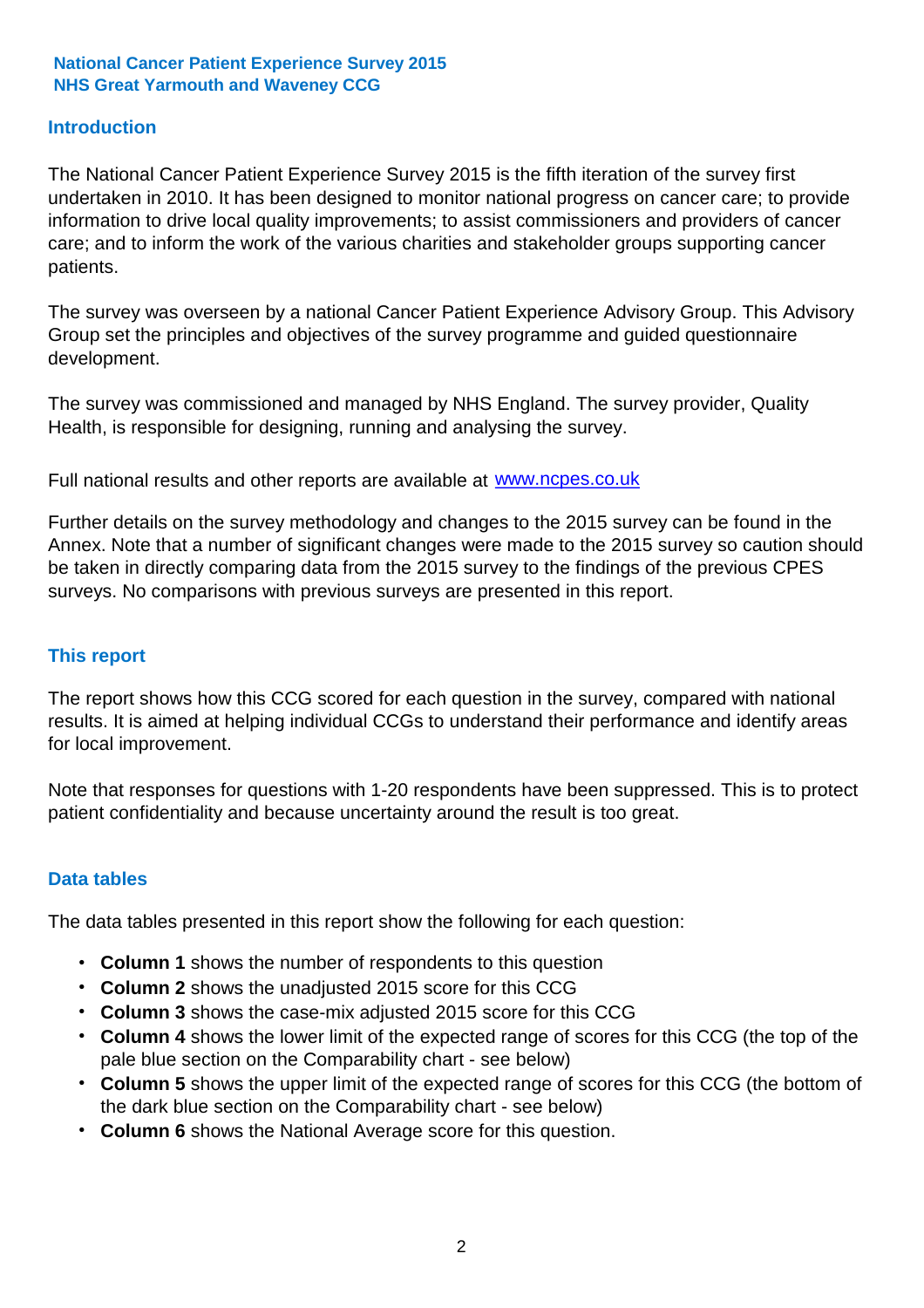Results for individual response options are presented in the detailed data tables **WWW.ncpes.co.uk** Confidence Intervals for unadjusted and case-mix adjusted data are provided in these tables.

Expected ranges and 95% Confidence Intervals highlight the uncertainty around the results. The size of the expected ranges and confidence intervals will be different for each question, and depends on the number of respondents and the range of their responses.

For further details on case-mix adjustment and the scoring methodology used, please refer to the Annex.

### **Comparability charts**

For the 2015 survey, we have adopted the CQC standard for reporting comparative performance, based on calculation of "expected ranges". This means that CCGs will be flagged as outliers only if there is statistical evidence that their scores deviate (positively or negatively) from the range of scores that would be expected for CCGs of the same size.

The Comparability charts in this report show a bar with these expected ranges (in grey), higher than expected (in dark blue), and lower than expected (in pale blue). A black dot represents the actual score of this CCG.

The same colour convention has been used in Column 3 of the Data tables.

For further details on expected ranges, please refer to the technical document at **www.ncpes.co.uk** 

### **Tumour group tables**

The final set of tables in this report show the scores for each question for each of the 13 tumour groups, with a comparative national score for that tumour group.

These breakdowns are intended as additional information for CCGs to understand the differences between the experiences of patients with different types of cancer. The numbers are generally relatively small and may not be statistically significant. They should therefore be treated with some caution.

### **Notes on specific questions**

Question 5 in the survey has not been scored. However, the unscored data is useful and has been published alongside the other results in this report. This question asked respondents to "tick all that apply". The results show all of the responses given including where respondents chose two or more options.

Questions used to direct respondents to different parts of the survey (questions 4, 17, 24, 27, 40, 43, 46) and other demographic and information questions are not reported.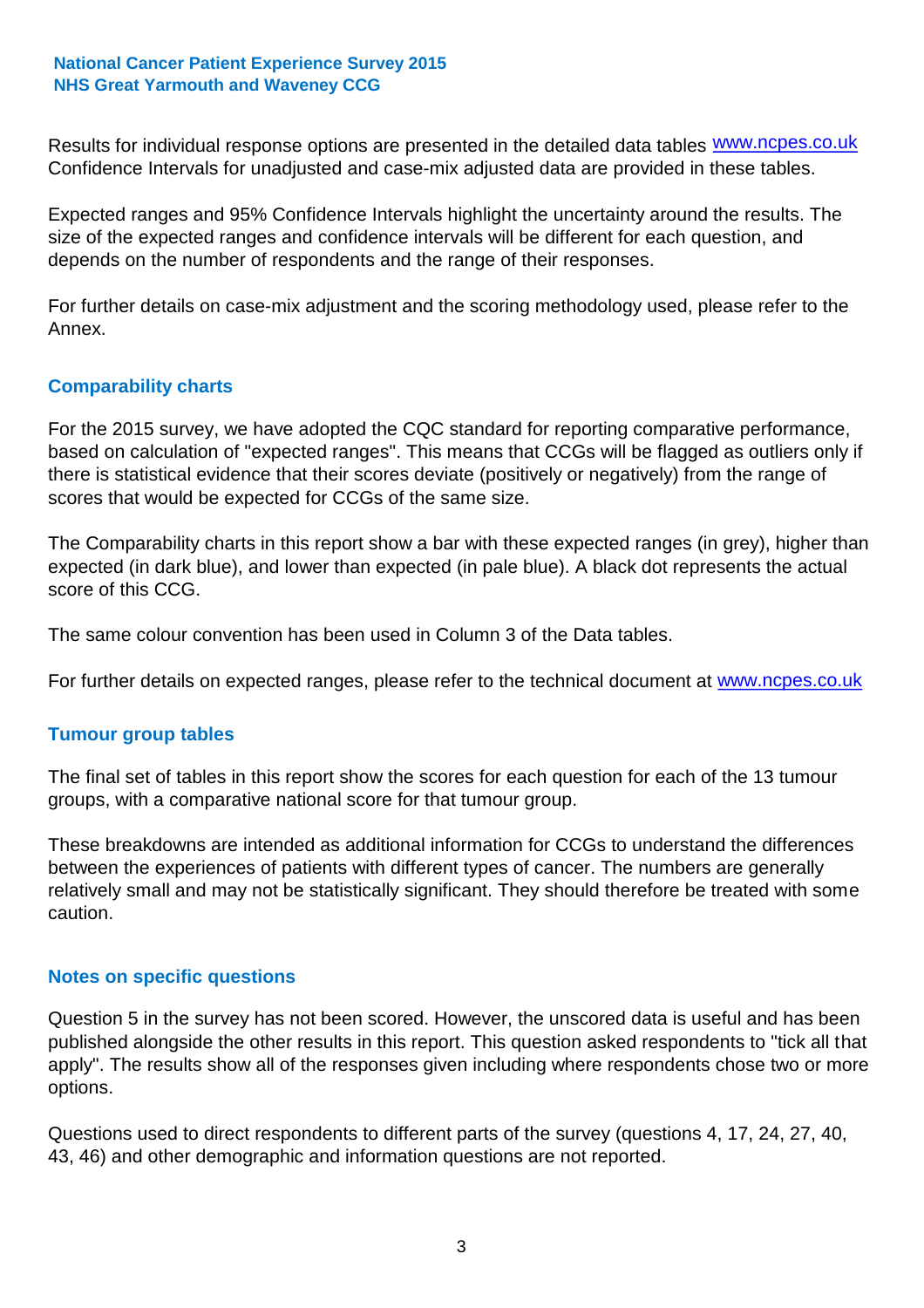### **How to use the data**

Unadjusted data should be used to see the actual responses from patients relating to the CCG.

Case-mix adjusted data, together with expected ranges, should be used to understand whether the results are significantly higher or lower than national results.

Case-mix adjusted data, together with (case-mix adjusted) Confidence Intervals (presented in the detailed data tables **www.ncpes.co.uk**), should be used to understand whether the results are significantly higher or lower than the results for another CCG.

#### **Response rates**

Numbers of respondents by tumour group, age and gender can be found in the Annex.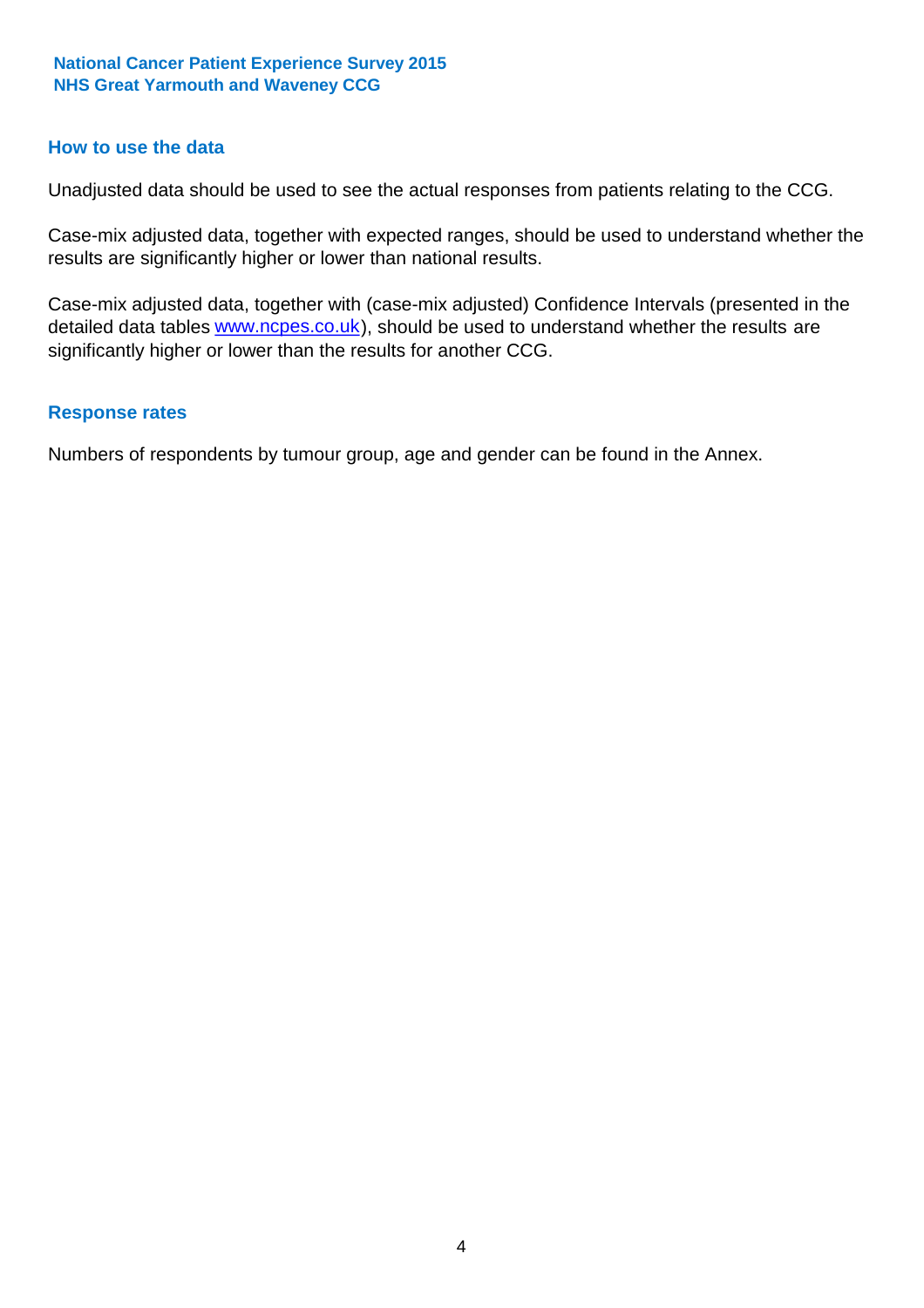# **Executive Summary**

average rating of 8.7. Asked to rate their care on a scale of zero (very poor) to 10 (very good), respondents gave an

The following questions are included in phase 1 of the Cancer Dashboard developed by Public Health England and NHS England\*:

- **80%** of respondents said that they were definitely involved as much as they wanted to be in decisions about their care and treatment
- **87%** of respondents said that they were given the name of a Clinical Nurse Specialist who would support them through their treatment
- when asked how easy or difficult it had been to contact their Clinical Nurse Specialist 93% of respondents said that it had been 'quite easy' or 'very easy'
- **91%** of respondents said that, overall, they were always treated with dignity and respect they were in hospital
- **92%** of respondents said that hospital staff told them who to contact if they were worried about their condition or treatment after they left hospital
- **63%** of respondents said that they thought the GPs and nurses at their general practice definitely did everything they could to support them while they were having cancer treatment.

Detailed results for these and other questions are set out in the sections that follow.

#### \* www.cancerdata.nhs.uk/dashboard

The questions were selected in discussion with the national Cancer Patient Experience Advisory Group and reflect four key patient experience domains: provision of information; involvement in decisions; care transition; interpersonal relations, respect and dignity. The figures presented above are all case-mix adjusted.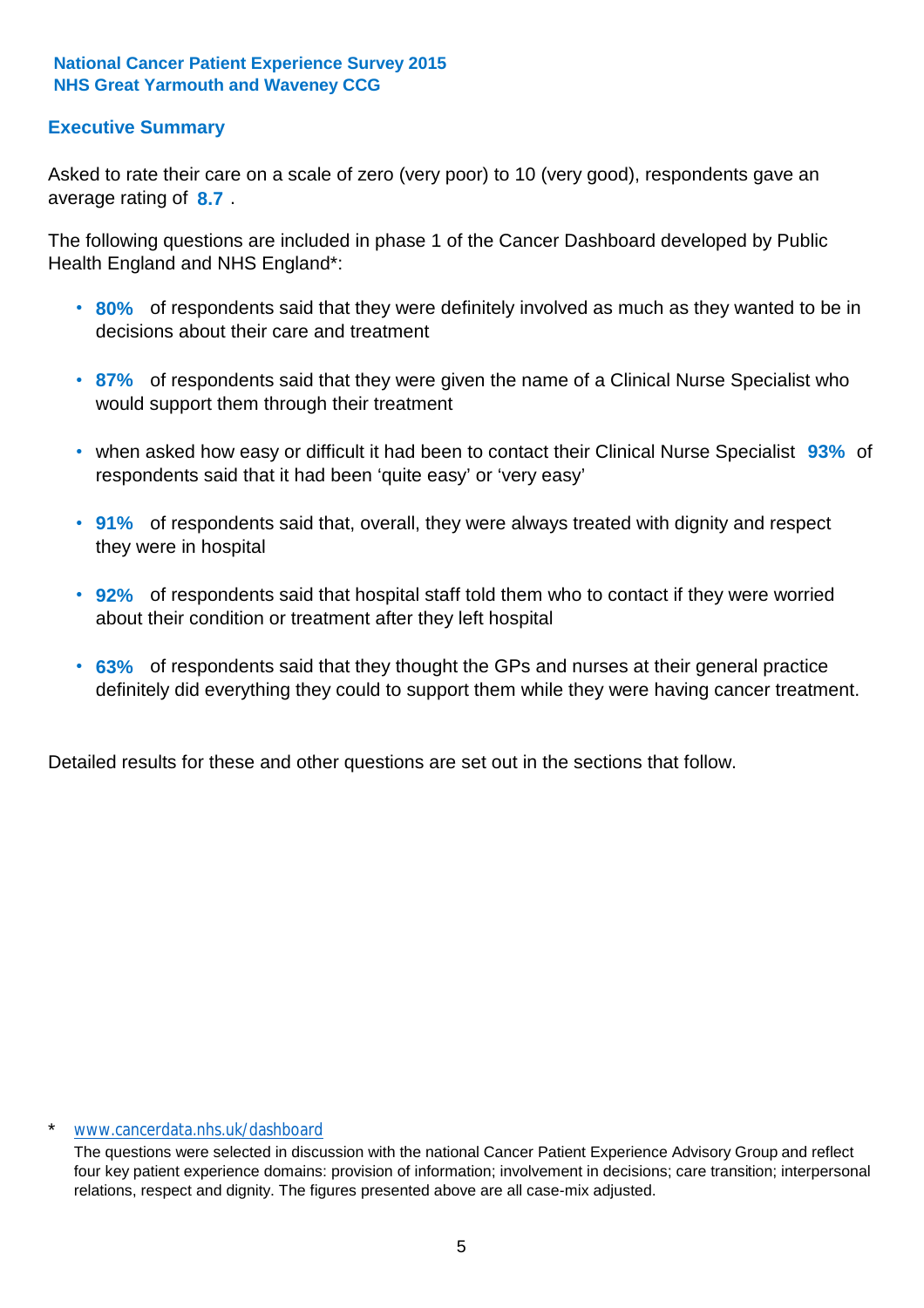# **Questions which scored outside expected range**

|                 |                                                                                            |                                          | 2015 Case-mix Adjusted             |                                     |                                     |                              |
|-----------------|--------------------------------------------------------------------------------------------|------------------------------------------|------------------------------------|-------------------------------------|-------------------------------------|------------------------------|
| Question        |                                                                                            | respondents<br>for this CCG<br>Number of | Percentage for<br>this CCG<br>2015 | Lower limit of<br>expected<br>range | Upper limit of<br>expected<br>range | Average<br>National<br>Score |
|                 | Finding out what was wrong with you                                                        |                                          |                                    |                                     |                                     |                              |
| Q8              | Patient told they could bring a family member or friend when<br>first told they had cancer | 380                                      | 73%                                | 75%                                 | 83%                                 | 79%                          |
| Q11             | Patient given easy to understand written information about the<br>type of cancer they had  | 388                                      | 67%                                | 67%                                 | 76%                                 | 72%                          |
|                 | <b>Clinical Nurse Specialist</b>                                                           |                                          |                                    |                                     |                                     |                              |
| Q17             | Patient given the name of the CNS who would support them<br>through their treatment        | 440                                      | 87%                                | 87%                                 | 93%                                 | 90%                          |
| Q18             | Patient found it easy to contact their CNS                                                 | 343                                      | 93%                                | 82%                                 | 91%                                 | 87%                          |
|                 | Support for people with cancer                                                             |                                          |                                    |                                     |                                     |                              |
| Q <sub>23</sub> | Hospital staff told patient they could get free prescriptions                              | 185                                      | 74%                                | 74%                                 | 86%                                 | 80%                          |
|                 | Hospital care as an inpatient                                                              |                                          |                                    |                                     |                                     |                              |
| Q31             | Patient had confidence and trust in all ward nurses                                        | 265                                      | 79%                                | 67%                                 | 78%                                 | 72%                          |
| Q32             | Always / nearly always enough nurses on duty                                               | 266                                      | 60%                                | 60%                                 | 72%                                 | 66%                          |
| Q <sub>37</sub> | Always treated with respect and dignity by staff                                           | 267                                      | 91%                                | 84%                                 | 91%                                 | 87%                          |
|                 | Your overall NHS care                                                                      |                                          |                                    |                                     |                                     |                              |
| Q54             | Hospital and community staff always worked well together                                   | 456                                      | 68%                                | 56%                                 | 66%                                 | 61%                          |
| Q56             | Overall the administration of the care was very good / good                                | 467                                      | 92%                                | 86%                                 | 92%                                 | 89%                          |
| Q57             | Length of time for attending clinics and appointments was right                            | 461                                      | 78%                                | 59%                                 | 72%                                 | 66%                          |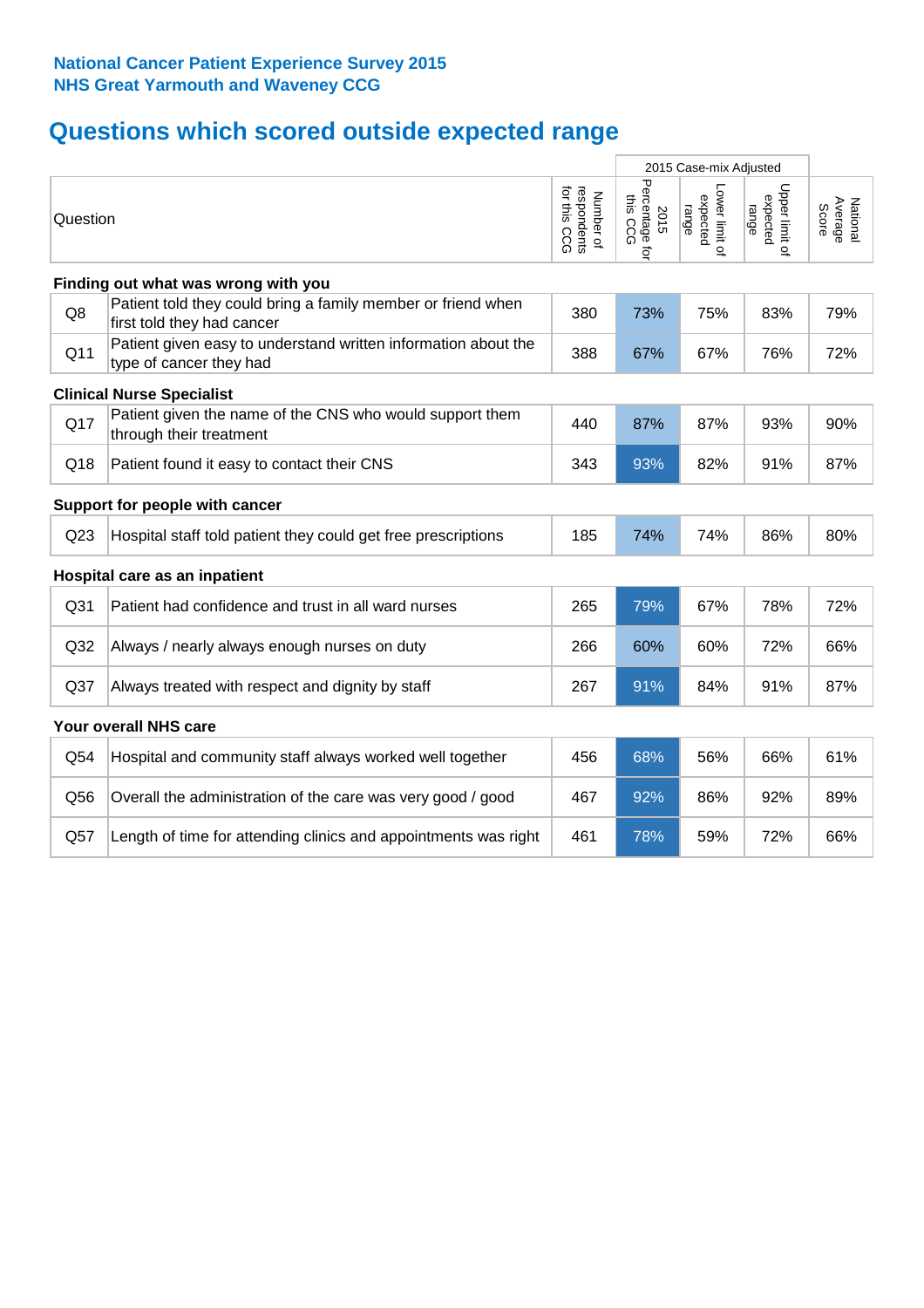# **CCG results**

# **Seeing your GP**



|    |                                                                |                                              |                             |               | 2015 Case-mix Adjusted     |                            |                           |
|----|----------------------------------------------------------------|----------------------------------------------|-----------------------------|---------------|----------------------------|----------------------------|---------------------------|
|    | Question                                                       | respondents<br>Number<br>$\overline{\sigma}$ | 2015<br>Unadjusted<br>Score | 2015<br>Score | Expected<br>range<br>lower | Expected<br>range<br>nbber | National Average<br>Score |
| Q1 | Saw GP once / twice before being told had to go to<br>hospital | 332                                          | 79%                         | 79%           | 71%                        | 80%                        | 76%                       |
| Q2 | Patient thought they were seen as soon as necessary            | 463                                          | 83%                         | 82%           | 79%                        | 86%                        | 82%                       |

|    |                                                                             |                                                 | No. |
|----|-----------------------------------------------------------------------------|-------------------------------------------------|-----|
|    | Beforehand, did you have all the<br>information you needed about your test? | Yes                                             | 373 |
|    |                                                                             | No, I would have liked more written information | 15  |
| Q5 |                                                                             | No, I would have liked more verbal information  | 13  |
|    |                                                                             | I did not need / want any information           |     |
|    |                                                                             | Don't know / can't remember                     |     |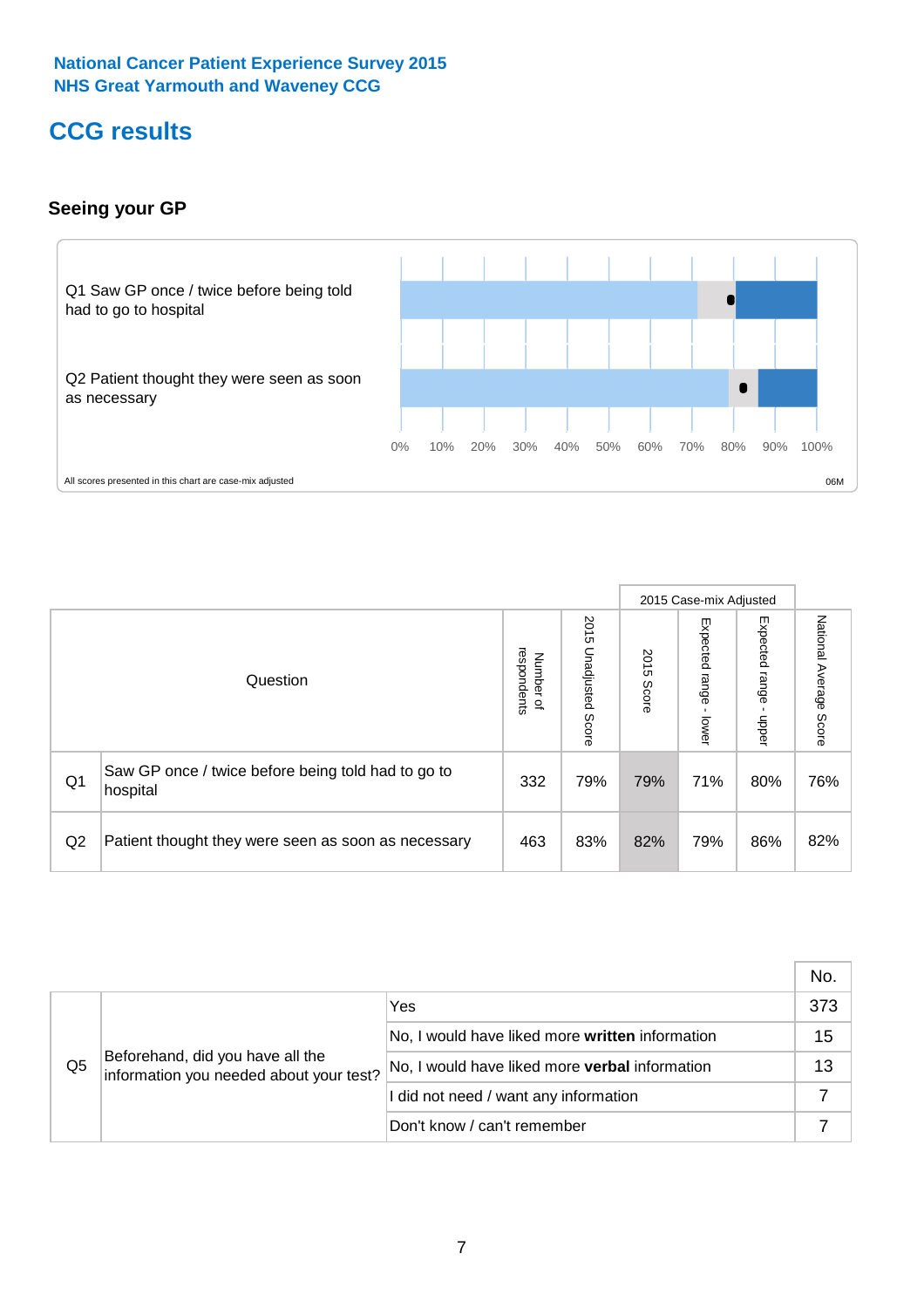# **Diagnostic tests**



|                |                                                                       |                                       |                             |               | 2015 Case-mix Adjusted  |                              |                           |
|----------------|-----------------------------------------------------------------------|---------------------------------------|-----------------------------|---------------|-------------------------|------------------------------|---------------------------|
|                | Question                                                              | respondents<br>Number<br>$\mathbf{Q}$ | 2015<br>Unadjusted<br>Score | 2015<br>Score | Expected range<br>lower | Expected<br>l range<br>doper | National Average<br>Score |
| Q <sub>6</sub> | The length of time waiting for the test to be done was<br>about right | 398                                   | 87%                         | 87%           | 83%                     | 90%                          | 87%                       |
| Q7             | Given complete explanation of test results in<br>understandable way   | 399                                   | 82%                         | 82%           | 75%                     | 83%                          | 79%                       |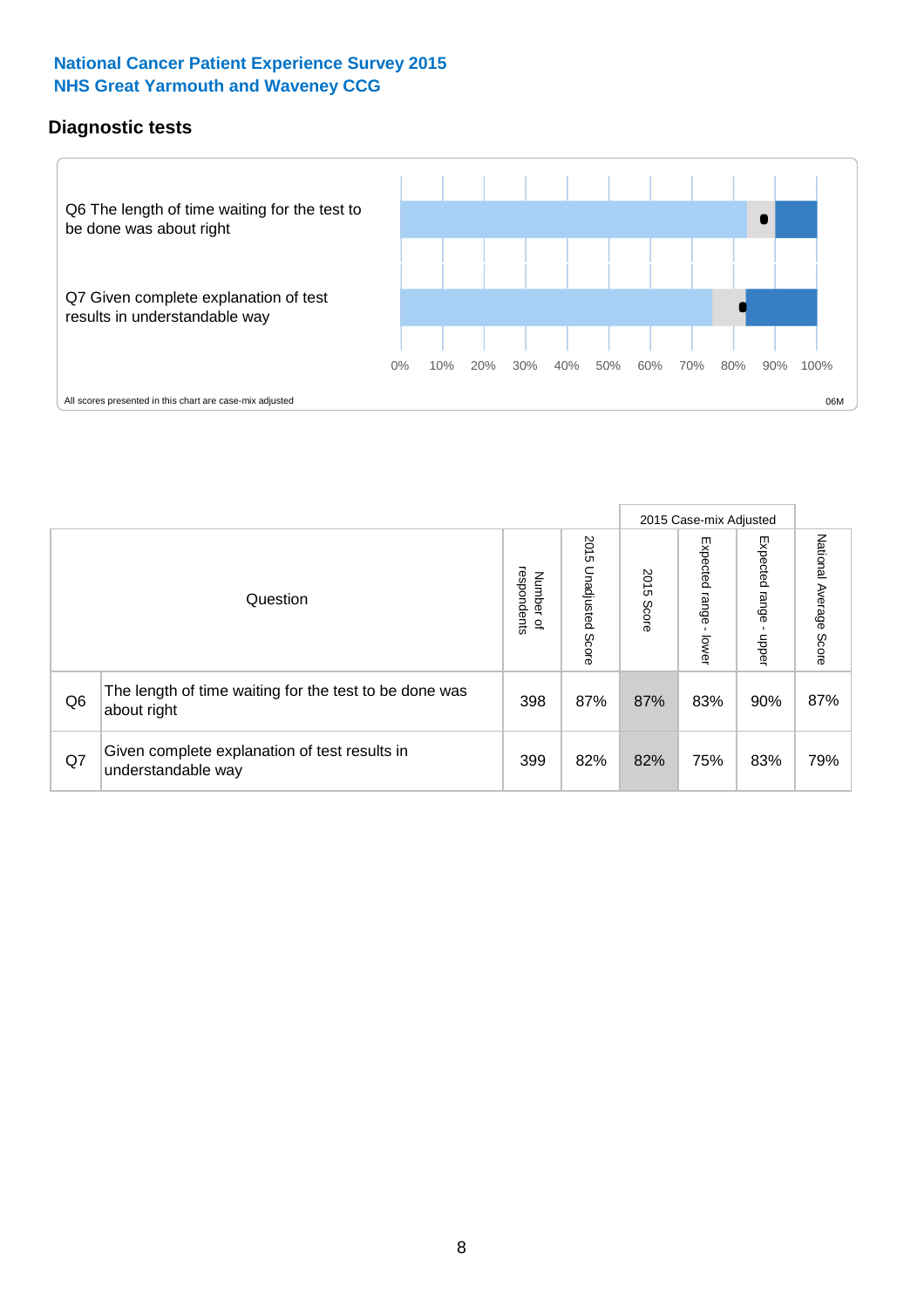### **Finding out what was wrong with you**



|                 |                                                                                            |                          |                       |               | 2015 Case-mix Adjusted |                           |                        |
|-----------------|--------------------------------------------------------------------------------------------|--------------------------|-----------------------|---------------|------------------------|---------------------------|------------------------|
|                 | Question                                                                                   | respondents<br>Number of | 2015 Unadjusted Score | 2015<br>Score | Expected range - lower | Expected range<br>- nbbel | National Average Score |
| Q8              | Patient told they could bring a family member or friend<br>when first told they had cancer | 380                      | 74%                   | 73%           | 75%                    | 83%                       | 79%                    |
| Q9              | Patient felt they were told sensitively that they had cancer                               | 466                      | 85%                   | 85%           | 81%                    | 88%                       | 84%                    |
| Q10             | Patient completely understood the explanation of what<br>was wrong                         | 467                      | 73%                   | 73%           | 69%                    | 77%                       | 73%                    |
| Q <sub>11</sub> | Patient given easy to understand written information<br>about the type of cancer they had  | 388                      | 66%                   | 67%           | 67%                    | 76%                       | 72%                    |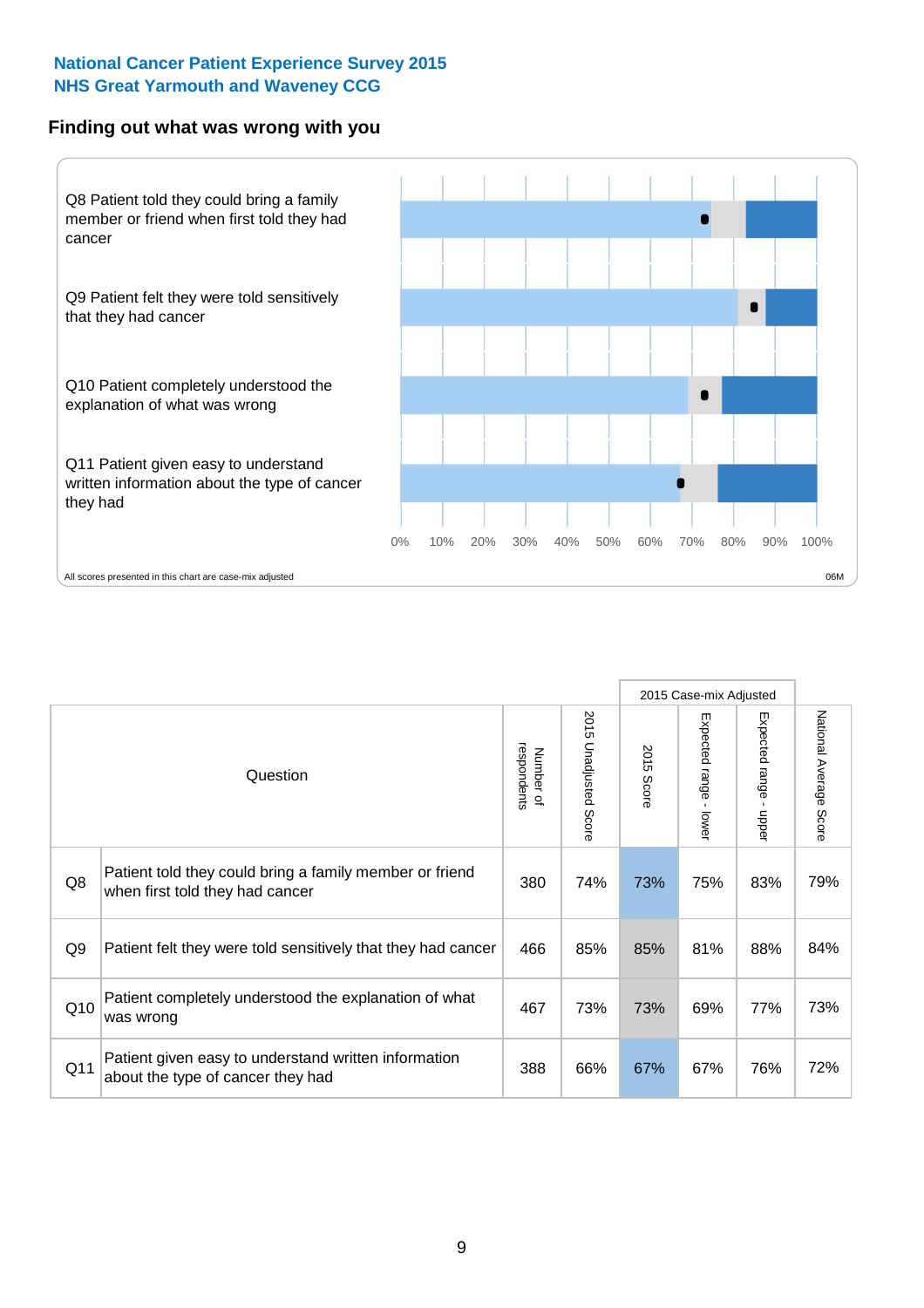# **Finding out what was wrong with you**



|          |                                                                                         |                          |                                 |               | 2015 Case-mix Adjusted                  |                           |                        |
|----------|-----------------------------------------------------------------------------------------|--------------------------|---------------------------------|---------------|-----------------------------------------|---------------------------|------------------------|
| Question |                                                                                         | respondents<br>Number of | 2015<br><b>Unadjusted Score</b> | 2015<br>Score | Expected range<br>$\mathbf{r}$<br>lower | Expected range<br>- nbbeu | National Average Score |
| Q12      | Patient felt that treatment options were completely<br>explained                        | 397                      | 86%                             | 86%           | 79%                                     | 86%                       | 83%                    |
| Q13      | Possible side effects explained in an understandable way                                | 436                      | 72%                             | 72%           | 69%                                     | 77%                       | 73%                    |
| Q14      | Patient given practical advice and support in dealing with<br>side effects of treatment | 437                      | 69%                             | 69%           | 62%                                     | 71%                       | 66%                    |
| Q15      | Patient definitely told about side effects that could affect<br>them in the future      | 390                      | 56%                             | 57%           | 49%                                     | 59%                       | 54%                    |
| Q16      | Patient definitely involved in decisions about care and<br>treatment                    | 445                      | 80%                             | 80%           | 74%                                     | 82%                       | 78%                    |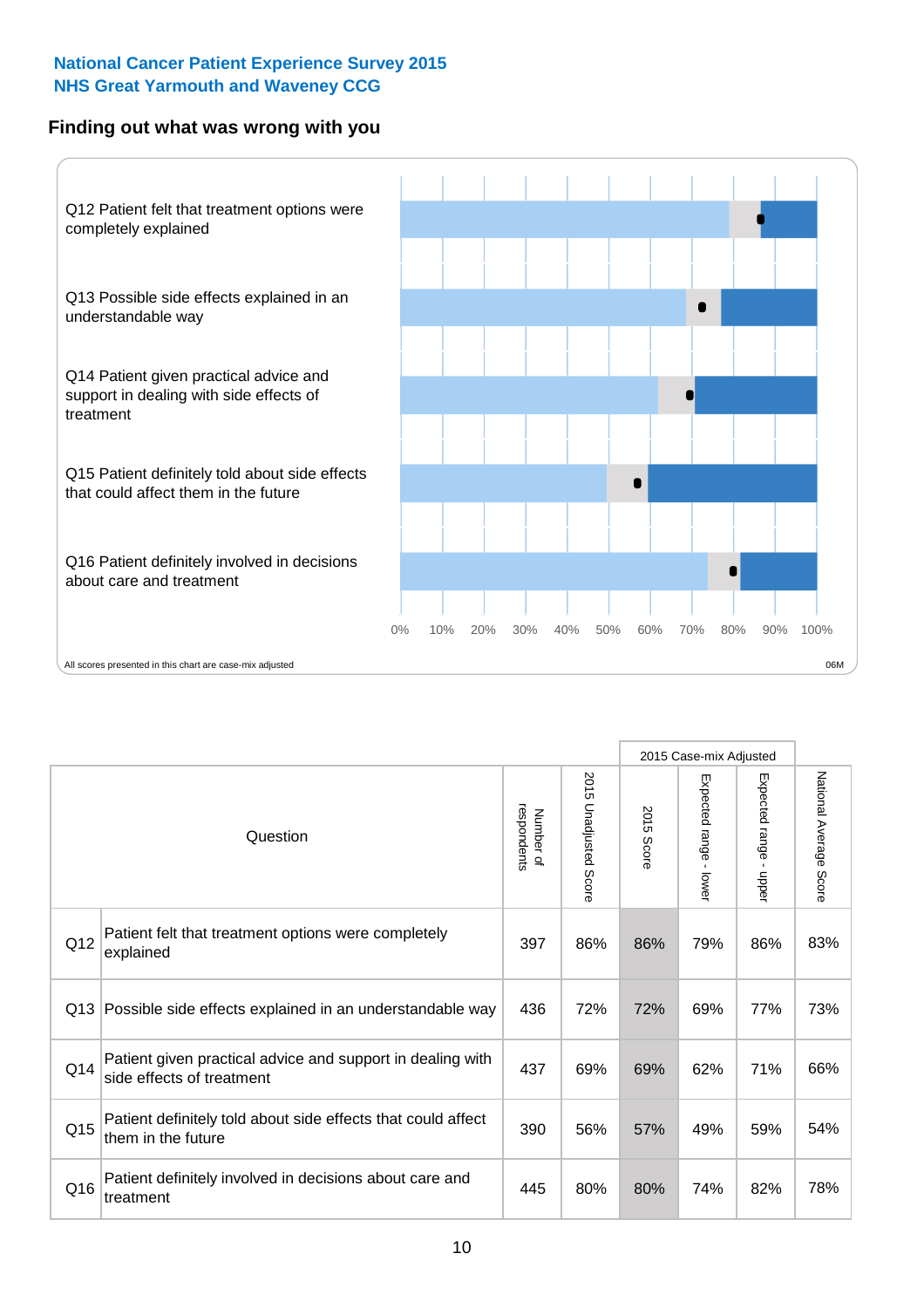# **Clinical Nurse Specialist**



|     |                                                                                     |                          |                       |               | 2015 Case-mix Adjusted  |                         |                                  |
|-----|-------------------------------------------------------------------------------------|--------------------------|-----------------------|---------------|-------------------------|-------------------------|----------------------------------|
|     | Question                                                                            | Number of<br>respondents | 2015 Unadjusted Score | 2015<br>Score | Expected range<br>lower | Expected range<br>nbber | National Average<br><b>Score</b> |
| Q17 | Patient given the name of the CNS who would support<br>them through their treatment | 440                      | 86%                   | 87%           | 87%                     | 93%                     | 90%                              |
| Q18 | Patient found it easy to contact their CNS                                          | 343                      | 93%                   | 93%           | 82%                     | 91%                     | 87%                              |
| Q19 | Get understandable answers to important questions all or<br>most of the time        | 325                      | 90%                   | 90%           | 85%                     | 92%                     | 89%                              |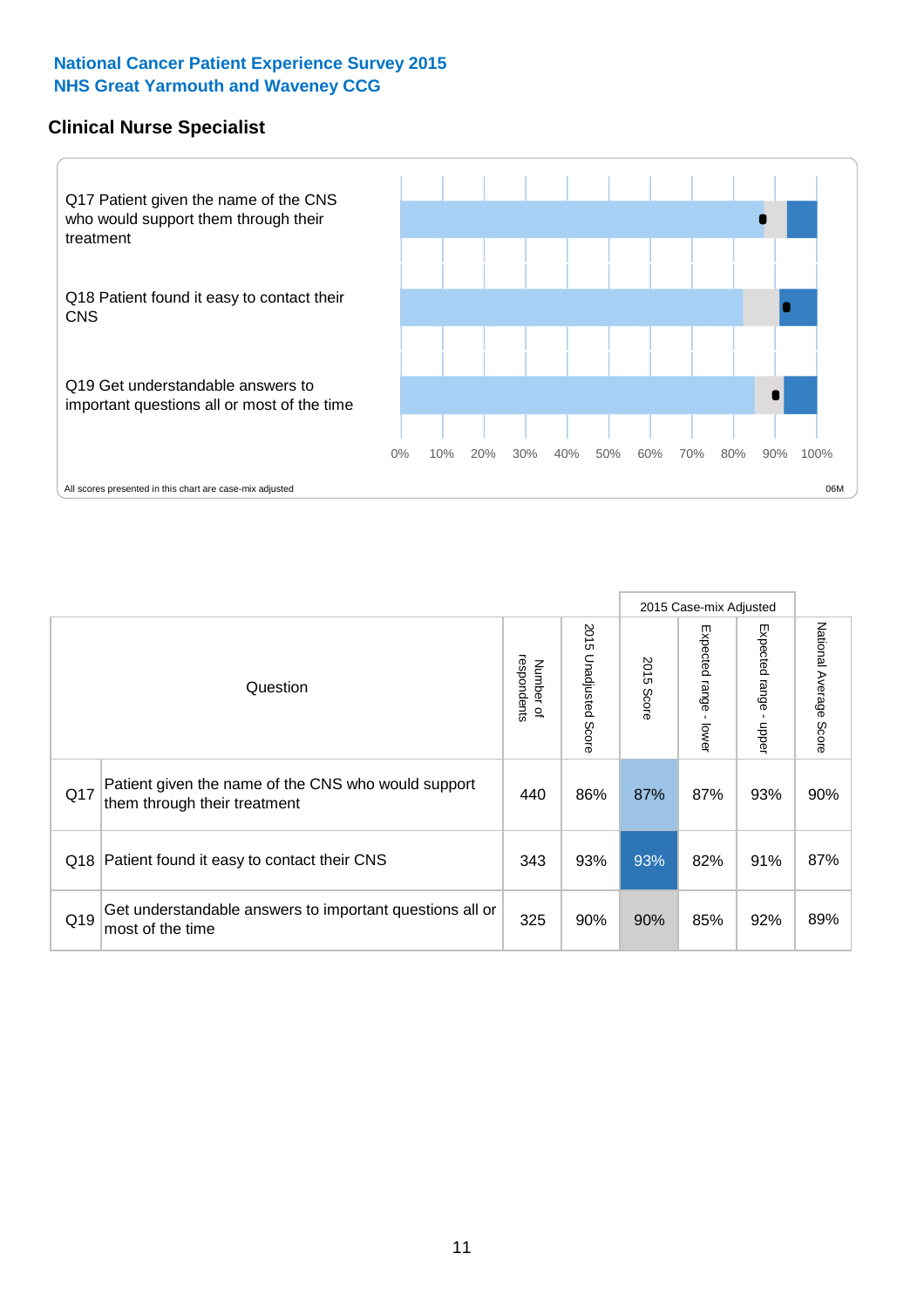### **Support for people with cancer**



|                 |                                                                                            |                          |                                 |               | 2015 Case-mix Adjusted |                                         |                           |
|-----------------|--------------------------------------------------------------------------------------------|--------------------------|---------------------------------|---------------|------------------------|-----------------------------------------|---------------------------|
|                 | Question                                                                                   | respondents<br>Number of | 2015<br><b>Unadjusted Score</b> | 2015<br>Score | Expected range - lower | Expected range<br>$\mathbf{r}$<br>nbber | National Average<br>Score |
| Q20             | Hospital staff gave information about support groups                                       | 351                      | 84%                             | 85%           | 79%                    | 87%                                     | 83%                       |
| Q21             | Hospital staff gave information about impact cancer could<br>have on day to day activities | 289                      | 83%                             | 83%           | 76%                    | 85%                                     | 81%                       |
| Q22             | Hospital staff gave information on getting financial help                                  | 255                      | 54%                             | 55%           | 49%                    | 61%                                     | 55%                       |
| Q <sub>23</sub> | Hospital staff told patient they could get free prescriptions                              | 185                      | 75%                             | 74%           | 74%                    | 86%                                     | 80%                       |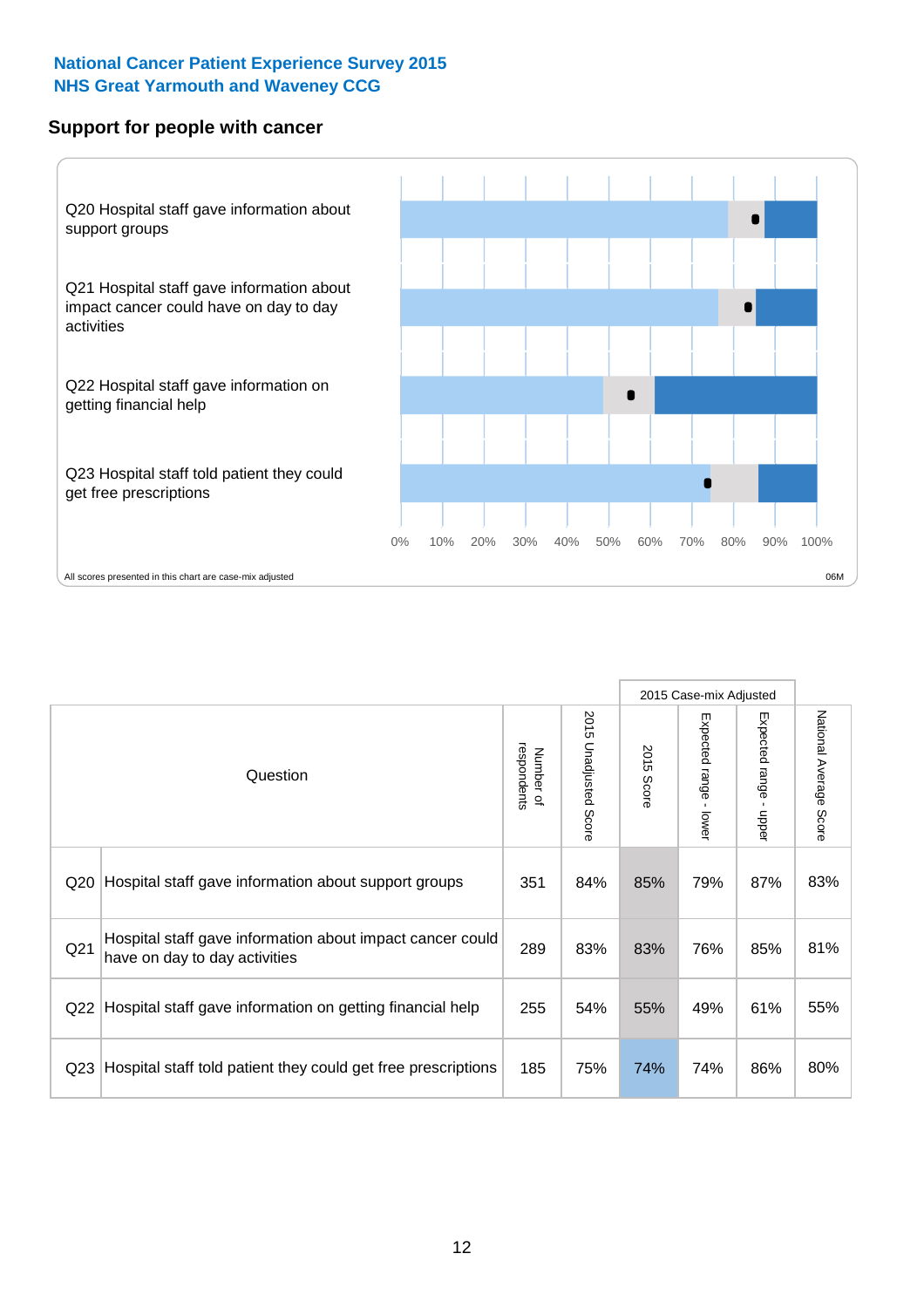# **Operations**



|     |                                                                 |                                              |                             |               | 2015 Case-mix Adjusted     |                           |                              |
|-----|-----------------------------------------------------------------|----------------------------------------------|-----------------------------|---------------|----------------------------|---------------------------|------------------------------|
|     | Question                                                        | respondents<br>Number<br>$\overline{\sigma}$ | 2015<br>Unadjusted<br>Score | 2015<br>Score | Expected<br>range<br>lower | Expected<br>range<br>dddn | National<br>Average<br>Score |
| Q26 | Staff explained how operation had gone in<br>understandable way | 223                                          | 74%                         | 74%           | 72%                        | 83%                       | 78%                          |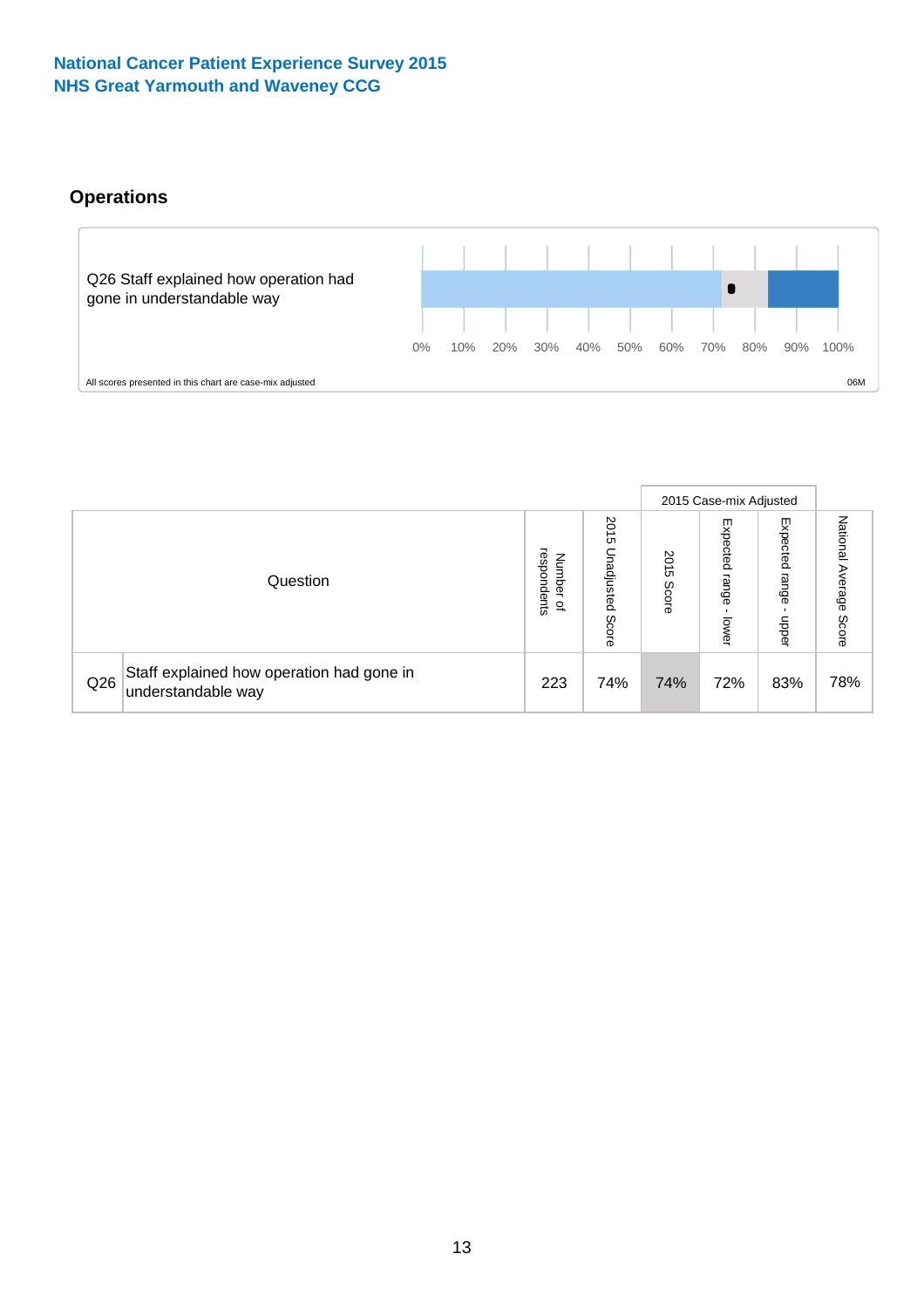# **Hospital care as an inpatient (Part 1 of 3)**



All scores presented in this chart are case-mix adjusted  $06M$ 

|                 |                                                                                           |                          |                          |                      | 2015 Case-mix Adjusted                  |                                       |                        |
|-----------------|-------------------------------------------------------------------------------------------|--------------------------|--------------------------|----------------------|-----------------------------------------|---------------------------------------|------------------------|
|                 | Question                                                                                  | respondents<br>Number of | 2015<br>Unadjusted Score | 2015<br><b>Score</b> | Expected range<br>$\mathbf{I}$<br>lower | Expected range<br>$\mathbf{I}$<br>ddo | National Average Score |
| Q28             | Groups of doctors or nurses did not talk in front of patient<br>as if they were not there | 264                      | 79%                      | 80%                  | 77%                                     | 86%                                   | 81%                    |
| Q29             | Patient had confidence and trust in all doctors treating<br>them                          | 264                      | 88%                      | 88%                  | 80%                                     | 88%                                   | 84%                    |
| Q30             | Patient's family or someone close definitely had<br>opportunity to talk to doctor         | 208                      | 78%                      | 77%                  | 66%                                     | 78%                                   | 72%                    |
| Q <sub>31</sub> | Patient had confidence and trust in all ward nurses                                       | 265                      | 80%                      | 79%                  | 67%                                     | 78%                                   | 72%                    |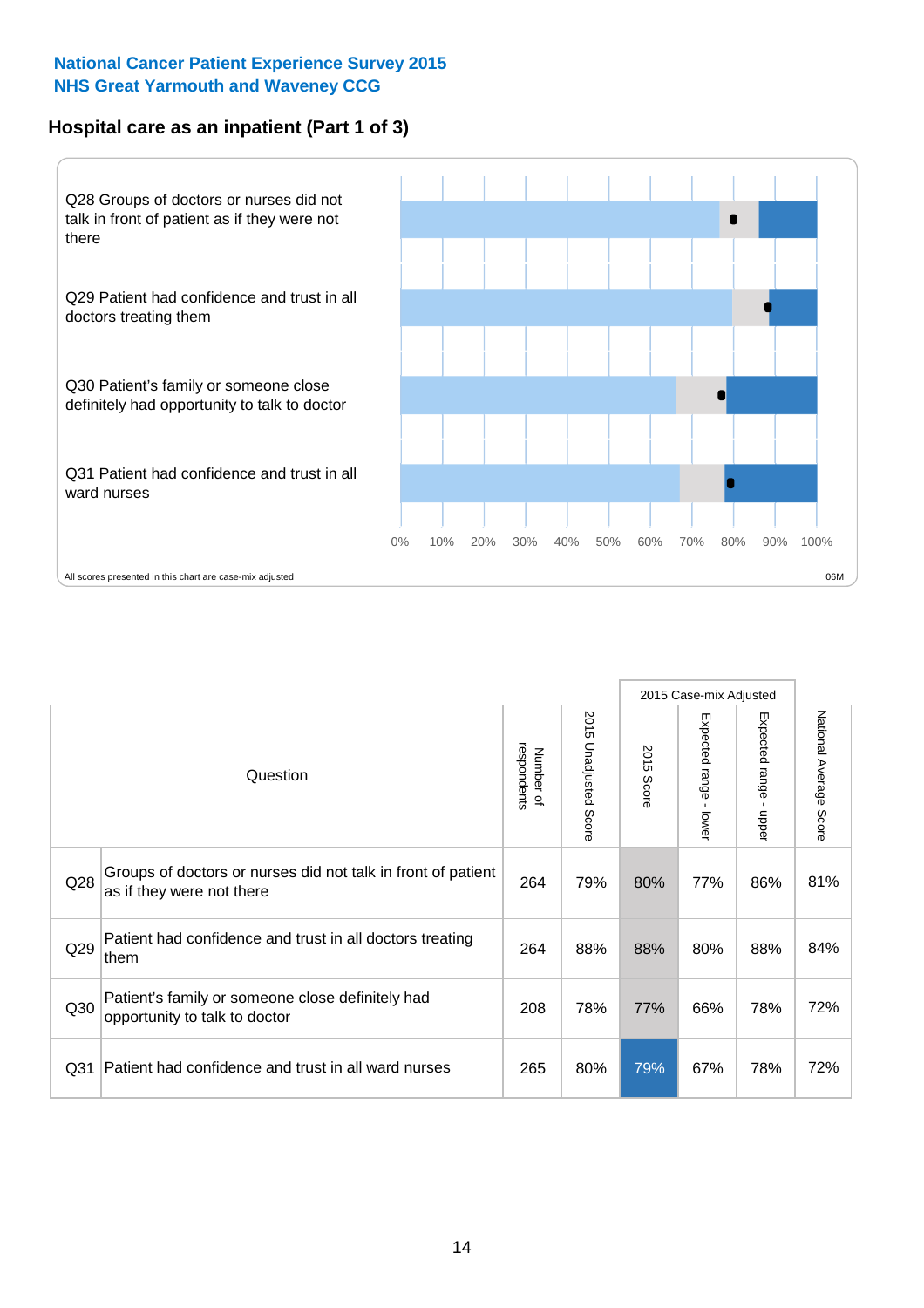# **Hospital care as an inpatient (Part 2 of 3)**



|                 |                                                                         |                          |                                 |               | 2015 Case-mix Adjusted  |                           |                        |
|-----------------|-------------------------------------------------------------------------|--------------------------|---------------------------------|---------------|-------------------------|---------------------------|------------------------|
|                 | Question                                                                | respondents<br>Number of | 2015<br><b>Unadjusted Score</b> | 2015<br>Score | Expected range<br>lower | Expected range<br>- nbbeu | National Average Score |
| Q32             | Always / nearly always enough nurses on duty                            | 266                      | 61%                             | 60%           | 60%                     | 72%                       | 66%                    |
| Q33             | All staff asked patient what name they preferred to be<br>called by     | 264                      | 67%                             | 65%           | 57%                     | 76%                       | 67%                    |
| Q34             | Always given enough privacy when discussing condition<br>or treatment   | 266                      | 87%                             | 86%           | 80%                     | 89%                       | 85%                    |
| Q <sub>35</sub> | Patient was able to discuss worries or fears with staff<br>during visit | 200                      | 53%                             | 52%           | 45%                     | 59%                       | 52%                    |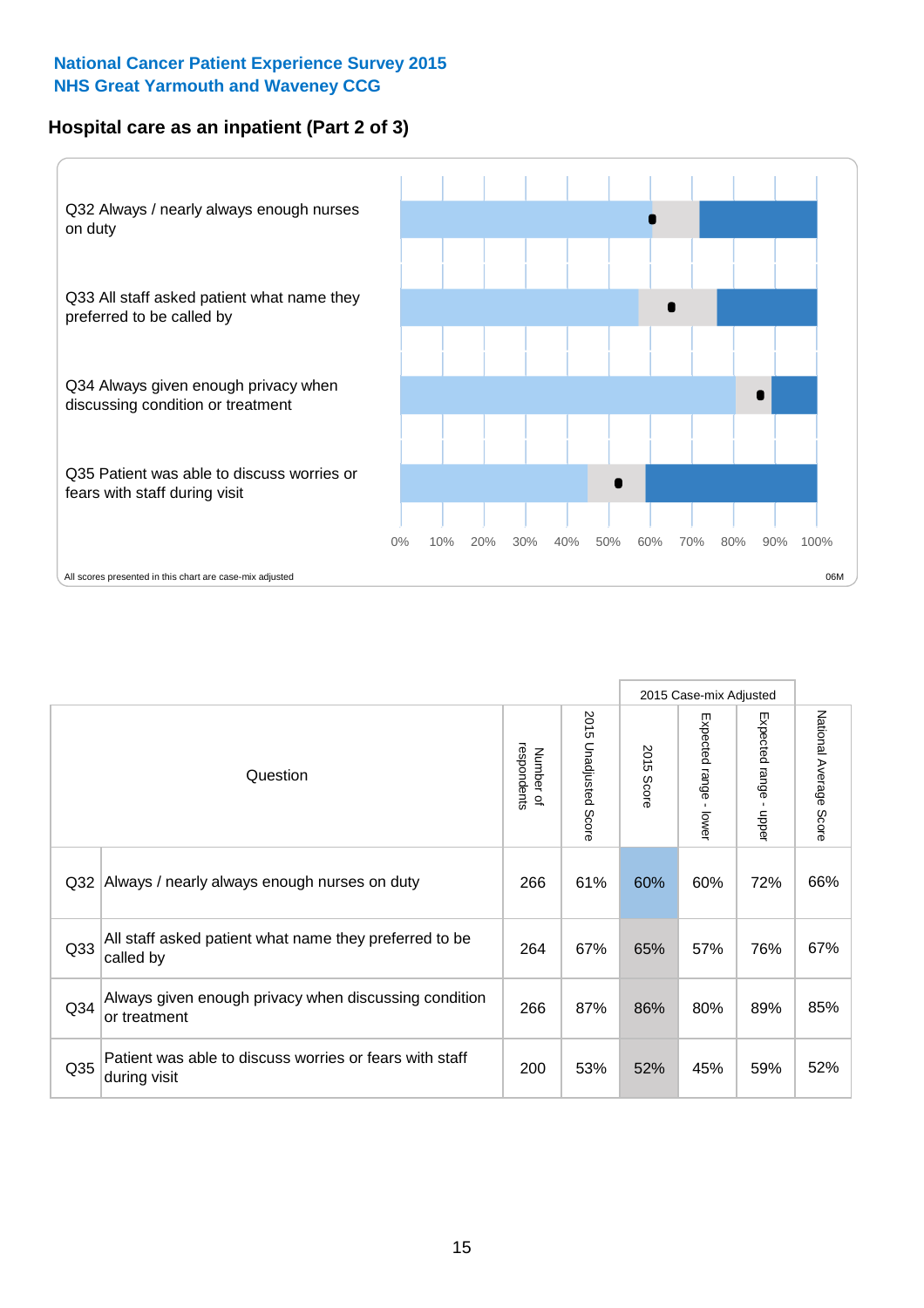# **Hospital care as an inpatient (Part 3 of 3)**



|                 |                                                                                     |                          |                                 |               | 2015 Case-mix Adjusted                    |                           |                        |
|-----------------|-------------------------------------------------------------------------------------|--------------------------|---------------------------------|---------------|-------------------------------------------|---------------------------|------------------------|
|                 | Question                                                                            | Number of<br>respondents | 2015<br><b>Unadjusted Score</b> | 2015<br>Score | Expected range<br>$\blacksquare$<br>lower | Expected range -<br>nbber | National Average Score |
| Q36             | Hospital staff definitely did everything to help control pain                       | 233                      | 88%                             | 87%           | 79%                                       | 89%                       | 84%                    |
| Q <sub>37</sub> | Always treated with respect and dignity by staff                                    | 267                      | 92%                             | 91%           | 84%                                       | 91%                       | 87%                    |
| Q38             | Given clear written information about what should / should<br>not do post discharge | 245                      | 82%                             | 82%           | 80%                                       | 89%                       | 84%                    |
| Q39             | Staff told patient who to contact if worried post discharge                         | 255                      | 92%                             | 92%           | 91%                                       | 97%                       | 94%                    |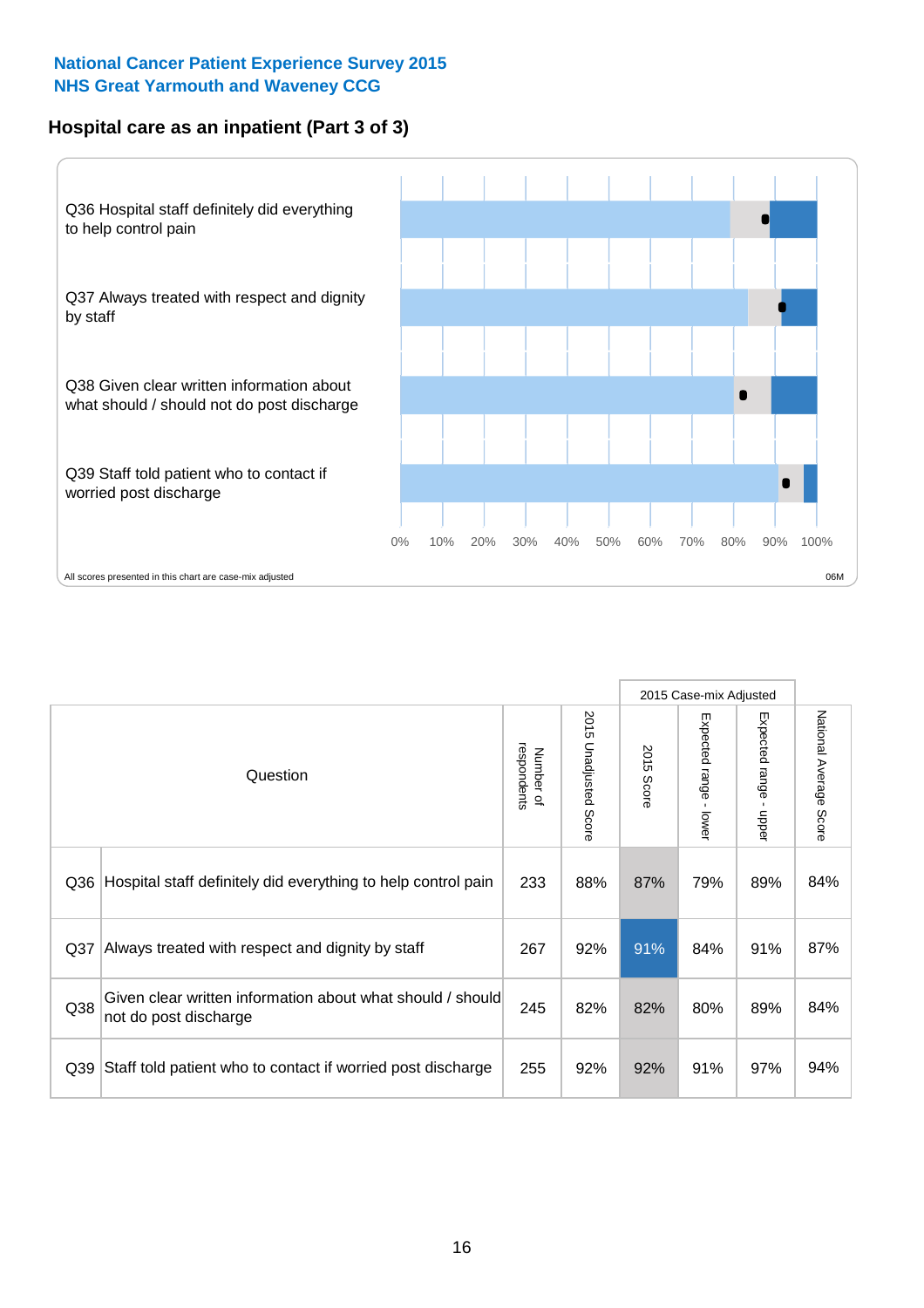# **Hospital care as a day patient / outpatient (Part 1 of 2)**



|     |                                                                                    |                          |                                 | 2015 Case-mix Adjusted |                                         |                           |                        |
|-----|------------------------------------------------------------------------------------|--------------------------|---------------------------------|------------------------|-----------------------------------------|---------------------------|------------------------|
|     | Question                                                                           | respondents<br>Number of | 2015<br><b>Unadjusted Score</b> | 2015<br>Score          | Expected range<br>$\mathbf{r}$<br>lower | Expected range -<br>nbber | National Average Score |
| Q41 | Patient was able to discuss worries or fears with staff<br>during visit            | 357                      | 74%                             | 75%                    | 65%                                     | 75%                       | 70%                    |
| Q42 | Doctor had the right notes and other documentation with<br>them                    | 410                      | 96%                             | 96%                    | 94%                                     | 98%                       | 96%                    |
| Q44 | Beforehand patient had all information needed about<br>radiotherapy treatment      | 100                      | 86%                             | 86%                    | 79%                                     | 93%                       | 86%                    |
| Q45 | Patient given understandable information about whether<br>radiotherapy was working | 87                       | 68%                             | 67%                    | 49%                                     | 70%                       | 60%                    |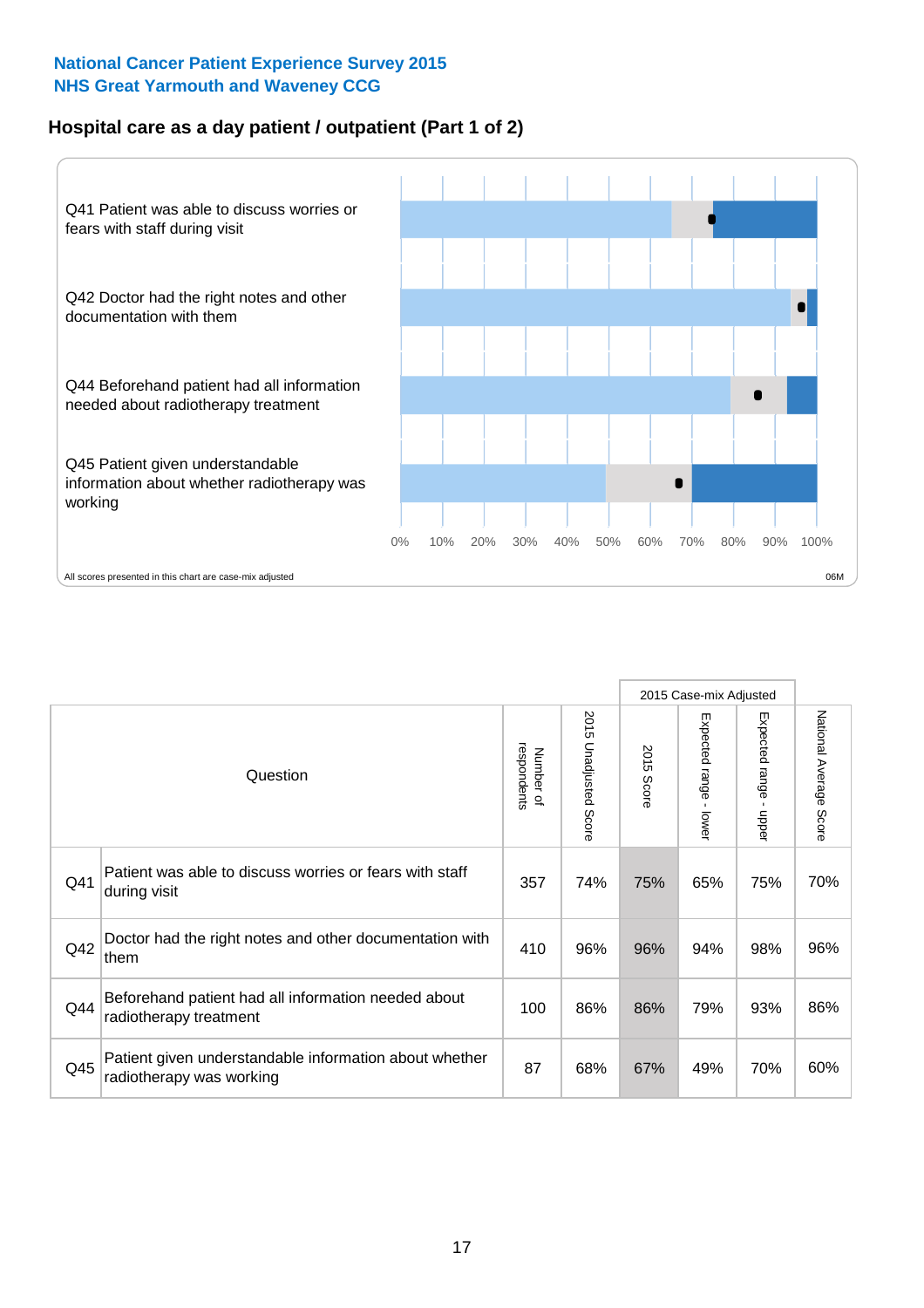# **Hospital care as a day patient / outpatient (Part 2 of 2)**



|     |                                                                                    |                                       |                             | 2015 Case-mix Adjusted |                              |                         |                           |
|-----|------------------------------------------------------------------------------------|---------------------------------------|-----------------------------|------------------------|------------------------------|-------------------------|---------------------------|
|     | Question                                                                           | respondents<br>Number<br>$\mathbf{Q}$ | 2015<br>Unadjusted<br>Score | 2015<br>Score          | Expected<br>I range<br>lower | Expected range<br>doper | National Average<br>Score |
| Q47 | Beforehand patient had all information needed about<br>chemotherapy treatment      | 242                                   | 86%                         | 86%                    | 80%                          | 89%                     | 84%                       |
| Q48 | Patient given understandable information about whether<br>chemotherapy was working | 218                                   | 69%                         | 69%                    | 62%                          | 74%                     | 68%                       |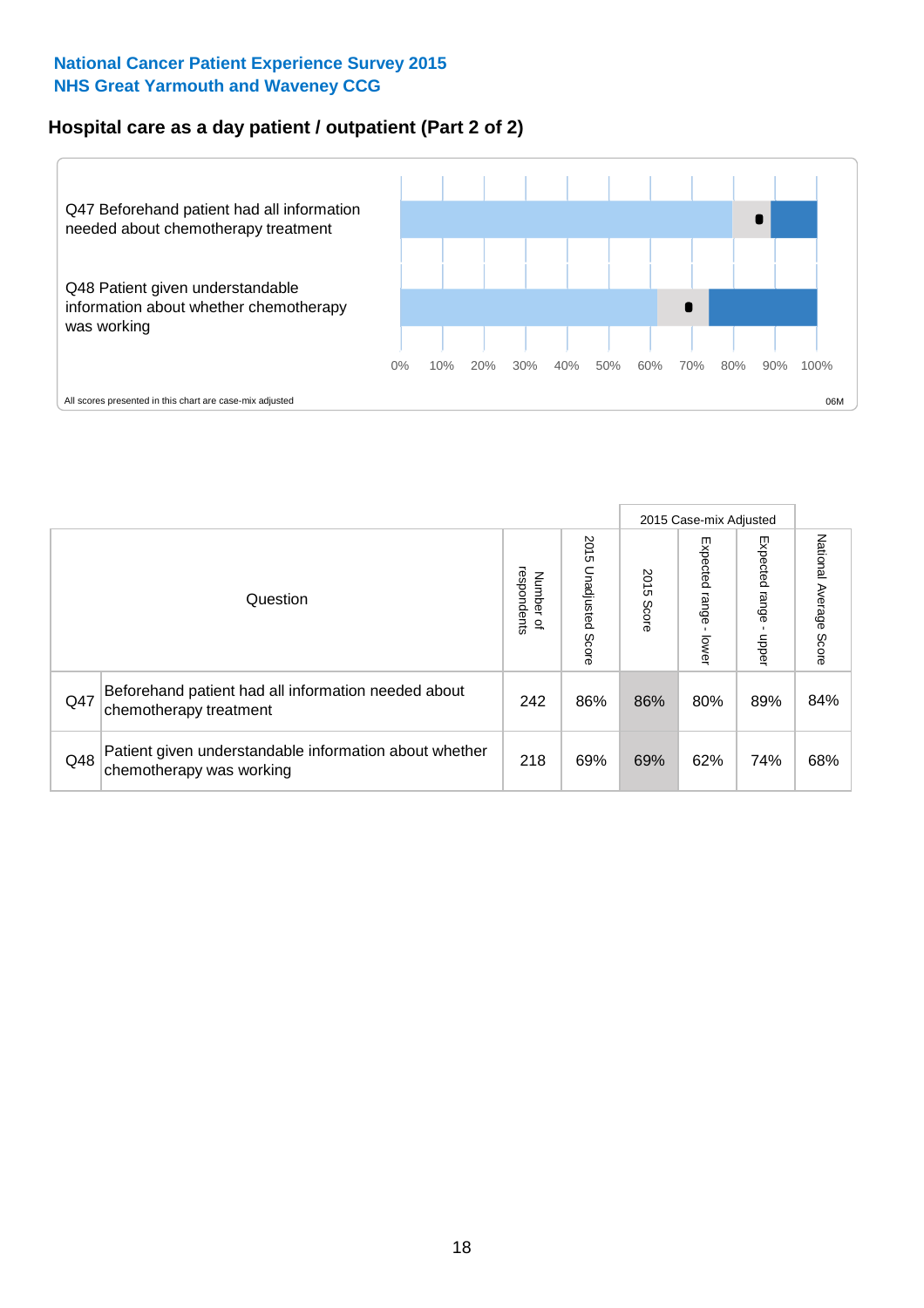#### **Home care and support**



|     |                                                                                                     |                          |                          |               | 2015 Case-mix Adjusted       |                         |                        |
|-----|-----------------------------------------------------------------------------------------------------|--------------------------|--------------------------|---------------|------------------------------|-------------------------|------------------------|
|     | Question                                                                                            | respondents<br>Number of | 2015 Unadjusted<br>Score | 2015<br>Score | Expected<br>I range<br>lower | Expected range<br>nbber | National Average Score |
| Q49 | Hospital staff gave family or someone close all the<br>information needed to help with care at home | 373                      | 57%                      | 57%           | 52%                          | 63%                     | 58%                    |
| Q50 | Patient definitely given enough support from health or<br>social services during treatment          | 239                      | 53%                      | 53%           | 46%                          | 61%                     | 54%                    |
| Q51 | Patient definitely given enough support from health or<br>social services after treatment           | 131                      | 47%                      | 48%           | 36%                          | 53%                     | 45%                    |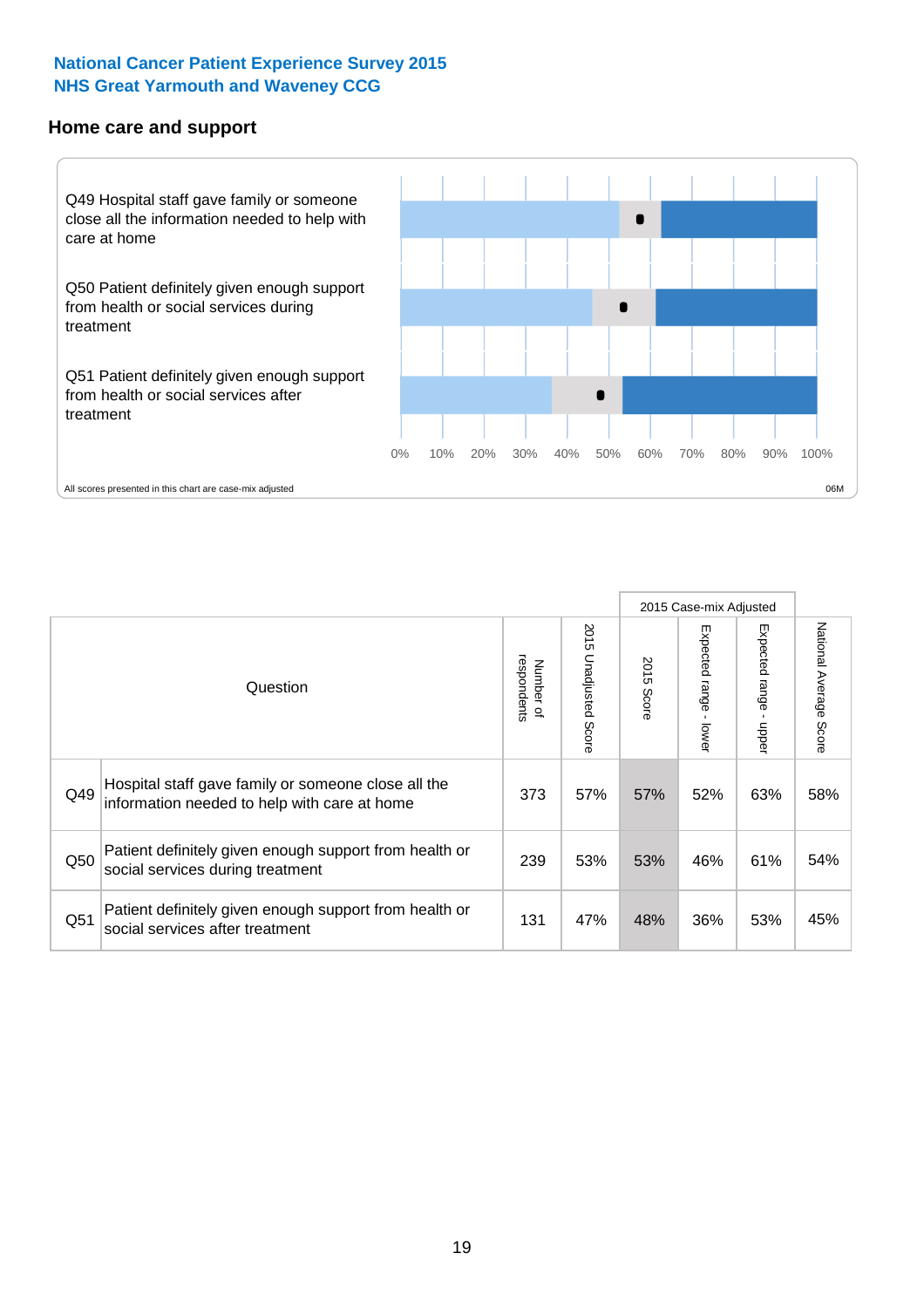### **Care from your general practice**



|     |                                                                           |                                       |                             | 2015 Case-mix Adjusted |                              |                         |                           |
|-----|---------------------------------------------------------------------------|---------------------------------------|-----------------------------|------------------------|------------------------------|-------------------------|---------------------------|
|     | Question                                                                  | respondents<br>Number<br>$\mathbf{Q}$ | 2015<br>Unadjusted<br>Score | 2015<br>Score          | Expected<br>I range<br>lower | Expected range<br>doper | National Average<br>Score |
| Q52 | GP given enough information about patient's condition<br>and treatment    | 369                                   | 97%                         | 97%                    | 93%                          | 98%                     | 95%                       |
| Q53 | Practice staff definitely did everything they could to<br>support patient | 315                                   | 63%                         | 63%                    | 57%                          | 68%                     | 63%                       |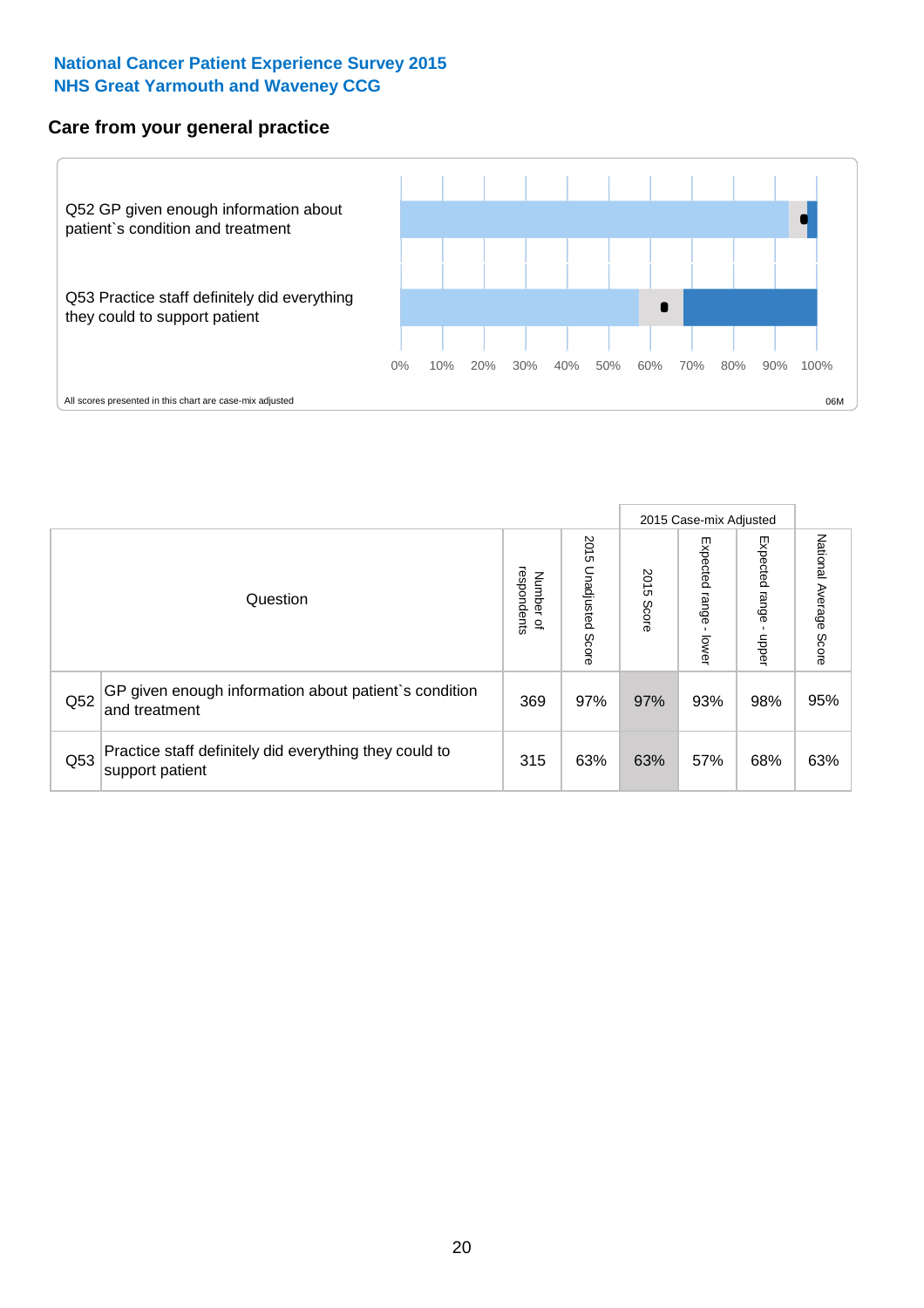# **Your overall NHS care (Part 1 of 2)**



|     |                                                                    |                          |                                 | 2015 Case-mix Adjusted |                         |                                           |                        |
|-----|--------------------------------------------------------------------|--------------------------|---------------------------------|------------------------|-------------------------|-------------------------------------------|------------------------|
|     | Question                                                           | respondents<br>Number of | 2015<br><b>Unadjusted Score</b> | 2015<br><b>Score</b>   | Expected range<br>lower | Expected range<br>$\blacksquare$<br>nbber | National Average Score |
| Q54 | Hospital and community staff always worked well together           | 456                      | 68%                             | 68%                    | 56%                     | 66%                                       | 61%                    |
| Q55 | Patient given a care plan                                          | 360                      | 33%                             | 33%                    | 28%                     | 38%                                       | 33%                    |
| Q56 | Overall the administration of the care was very good /<br>good     | 467                      | 92%                             | 92%                    | 86%                     | 92%                                       | 89%                    |
| Q57 | Length of time for attending clinics and appointments was<br>right | 461                      | 79%                             | 78%                    | 59%                     | 72%                                       | 66%                    |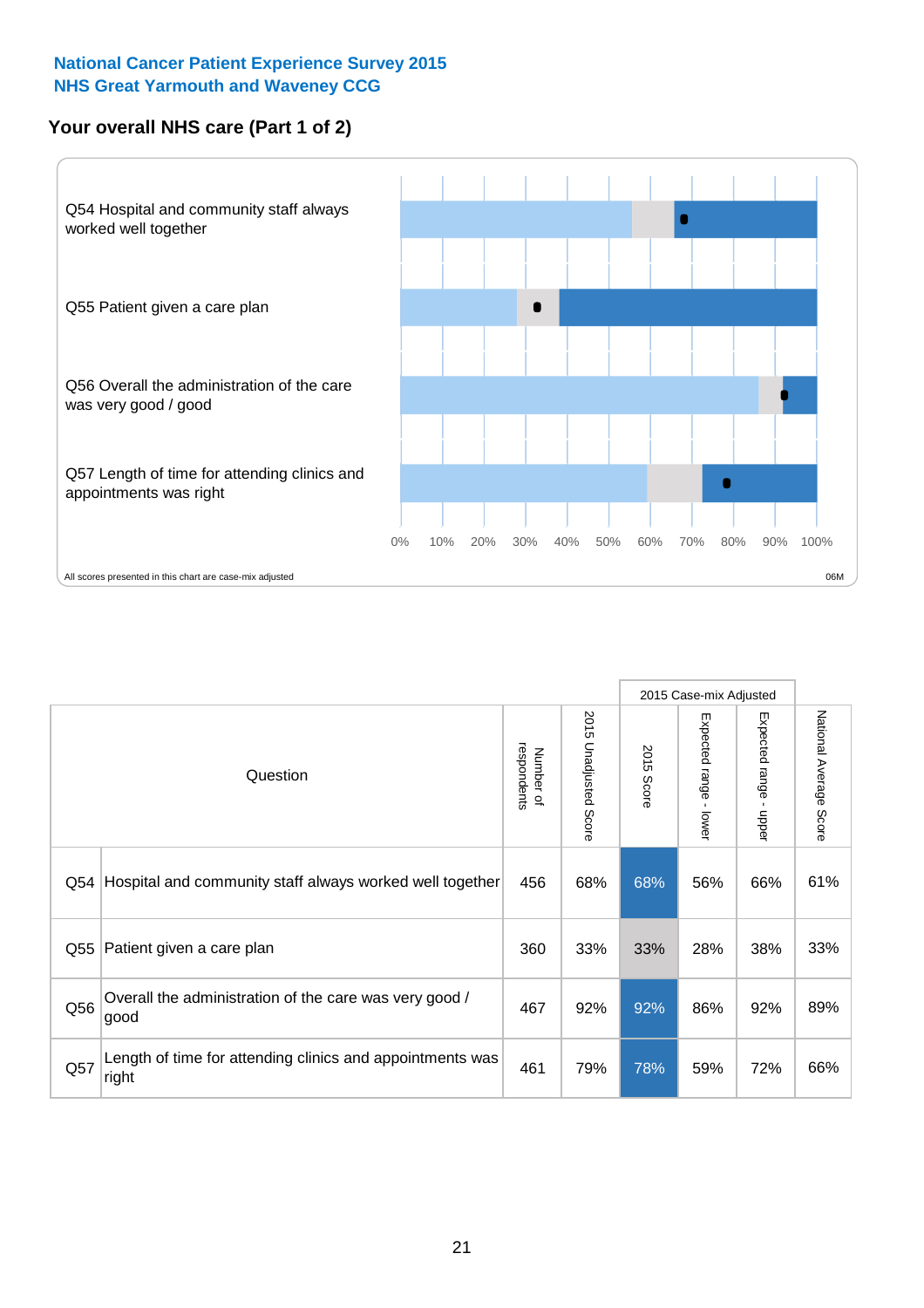# **Your overall NHS care (Part 2 of 2)**



|     |                                                       |                                         |                             |               |                            | 2015 Case-mix Adjusted     |                           |
|-----|-------------------------------------------------------|-----------------------------------------|-----------------------------|---------------|----------------------------|----------------------------|---------------------------|
|     | Question                                              | respondents<br>Number<br>$\overline{a}$ | 2015<br>Unadjusted<br>Score | 2015<br>Score | Expected<br>range<br>lower | Expected<br>range<br>doper | National<br>Average Score |
| Q58 | Taking part in cancer research discussed with patient | 436                                     | 22%                         | 23%           | 21%                        | 35%                        | 28%                       |



|     |                                                                        |                                              |                             |               | 2015 Case-mix Adjusted                  |                                                       |                              |
|-----|------------------------------------------------------------------------|----------------------------------------------|-----------------------------|---------------|-----------------------------------------|-------------------------------------------------------|------------------------------|
|     | Question                                                               | respondents<br>Number<br>$\overline{\sigma}$ | 2015<br>Jnadjusted<br>Score | 2015<br>Score | OWer<br>limit<br>range<br>٩<br>expected | Upper<br>limit<br>range<br>$\overline{a}$<br>expected | National<br>Average<br>Score |
| Q59 | Patient's average rating of care scored from very poor to<br>very good | 466                                          | 8.7                         | 8.7           | 8.6                                     | 8.8                                                   | 8.7                          |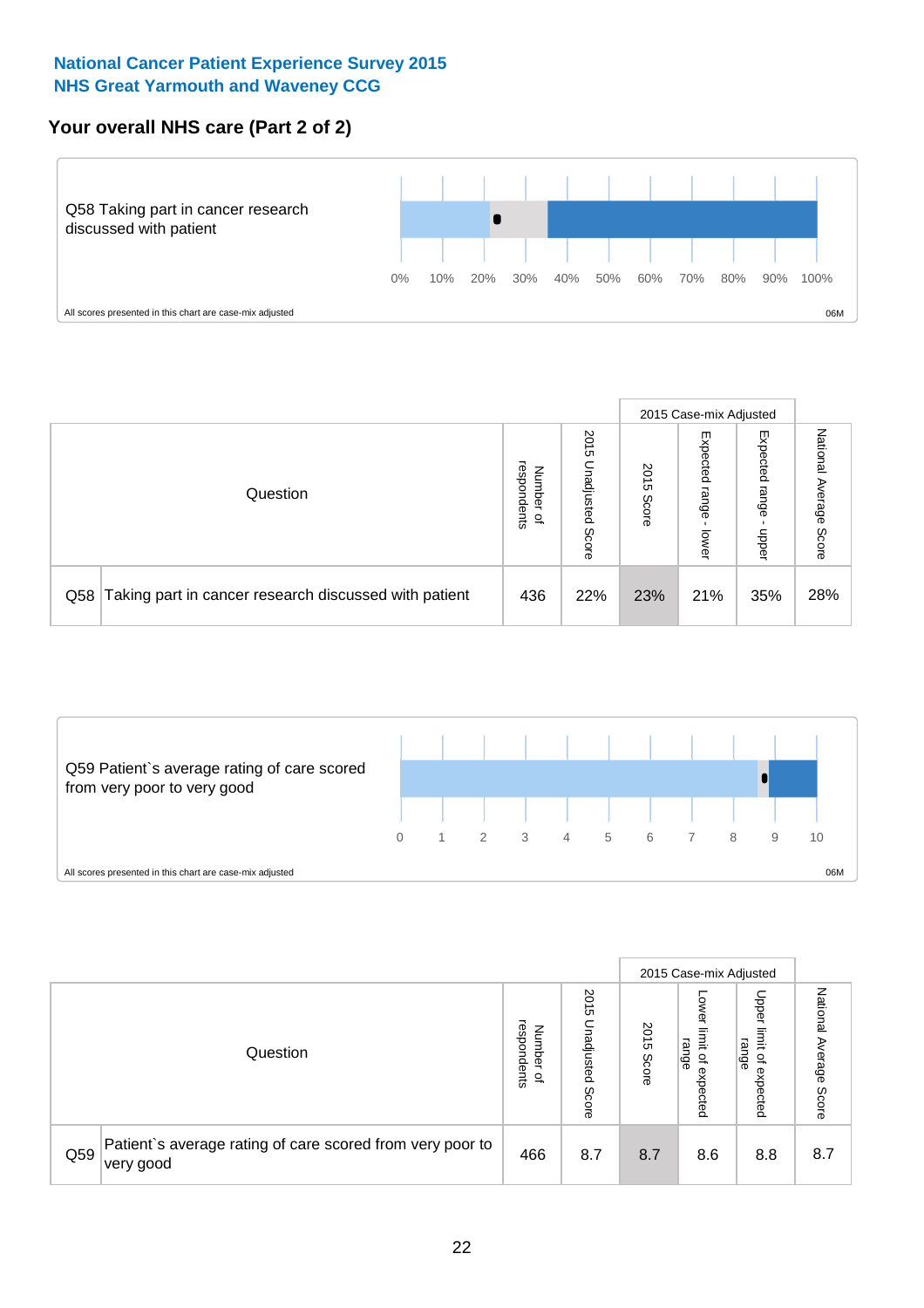# **Comparisons by tumour group for this CCG**

The following tables show the unadjusted CCG and the national percentage scores for each question broken down by tumour group. Where a cell in the table contains an asterisk this indicates that the number of patients in that group was below 21 and too small to display. Where a cell in the table contains "n.a." this indicates that there were no respondents for that tumour group.

# **Seeing your GP**

|                      | Q1. Saw GP once /<br>had to go to hospital | twice before being told | Q2. Patient thought<br>they were seen as<br>soon as necessary |                 |  |
|----------------------|--------------------------------------------|-------------------------|---------------------------------------------------------------|-----------------|--|
| <b>Cancer type</b>   | This CCG <sup>\$</sup>                     | <b>National</b>         | This CCG <sup>\$</sup>                                        | <b>National</b> |  |
| Brain / CNS          | n.a.                                       | 60%                     | n.a.                                                          | 77%             |  |
| <b>Breast</b>        | 94%                                        | 93%                     | 91%                                                           | 88%             |  |
| Colorectal / LGT     | 62%                                        | 72%                     | 73%                                                           | 80%             |  |
| Gynaecological       | 89%                                        | 75%                     | 90%                                                           | 78%             |  |
| Haematological       | 71%                                        | 64%                     | 73%                                                           | 80%             |  |
| <b>Head and Neck</b> | $\star$                                    | 77%                     | $\star$                                                       | 79%             |  |
| Lung                 | 74%                                        | 69%                     | 83%                                                           | 83%             |  |
| Prostate             | 82%                                        | 79%                     | 85%                                                           | 85%             |  |
| Sarcoma              | n.a.                                       | 64%                     | $\star$                                                       | 69%             |  |
| Skin                 | $\star$                                    | 91%                     | $\star$                                                       | 87%             |  |
| <b>Upper Gastro</b>  | 90%                                        | 70%                     | 76%                                                           | 78%             |  |
| Urological           | 82%                                        | 81%                     | 92%                                                           | 84%             |  |
| Other                | 71%                                        | 70%                     | 80%                                                           | 78%             |  |
| <b>All Cancers</b>   | 79%                                        | 76%                     | 83%                                                           | 82%             |  |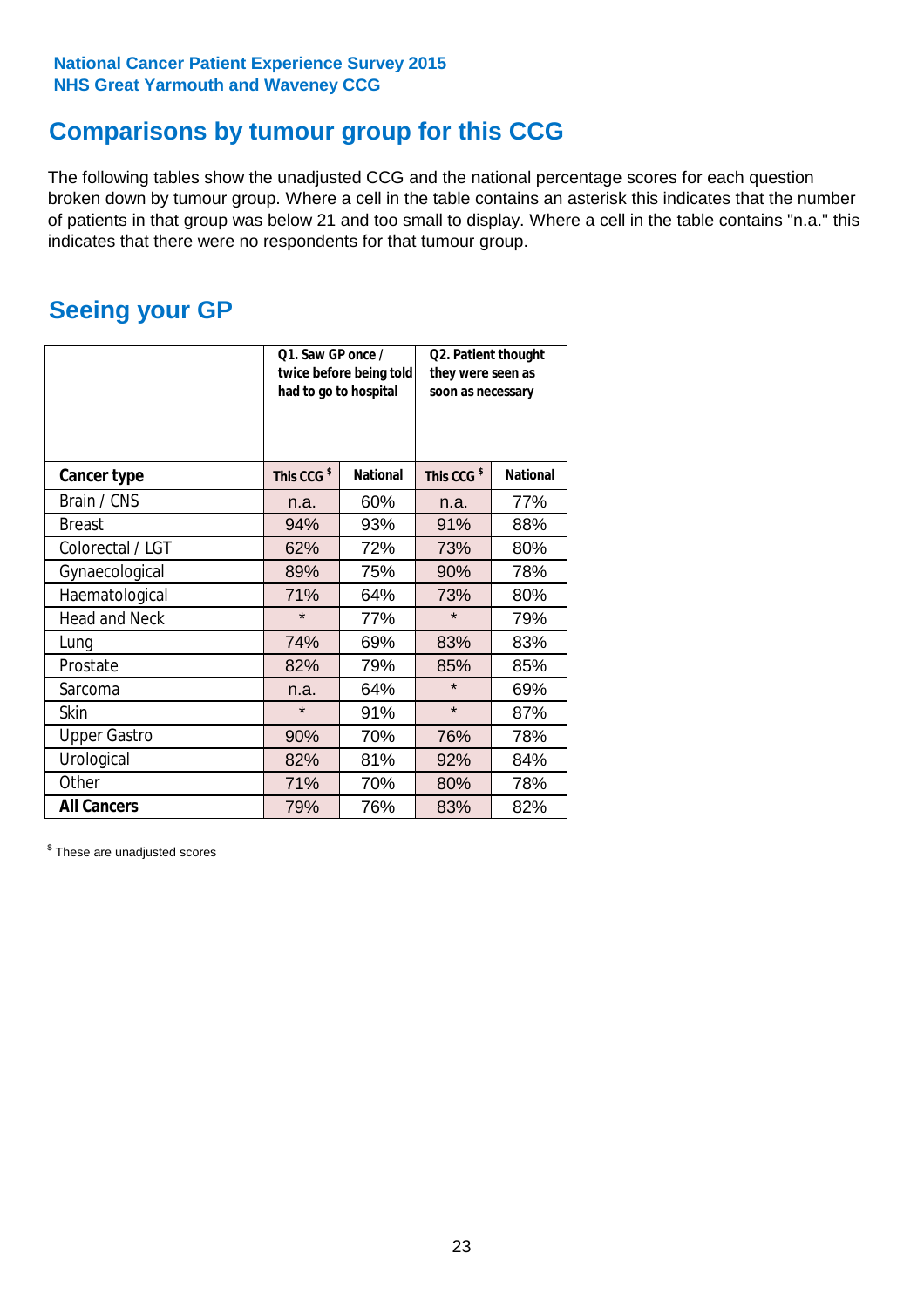# **Diagnostic tests**

|                      | be done was about<br>right | Q6. The length of time<br>waiting for the test to | Q7. Given complete<br>explanation of test<br>results in<br>understandable way |                 |  |
|----------------------|----------------------------|---------------------------------------------------|-------------------------------------------------------------------------------|-----------------|--|
| <b>Cancer type</b>   | This CCG <sup>\$</sup>     | <b>National</b>                                   | This CCG <sup>\$</sup>                                                        | <b>National</b> |  |
| Brain / CNS          | n.a.                       | 87%                                               | n.a.                                                                          | 69%             |  |
| <b>Breast</b>        | 92%                        | 90%                                               | 85%                                                                           | 82%             |  |
| Colorectal / LGT     | 88%                        | 86%                                               | 83%                                                                           | 81%             |  |
| Gynaecological       | 89%                        | 84%                                               | 73%                                                                           | 76%             |  |
| Haematological       | 84%                        | 87%                                               | 80%                                                                           | 76%             |  |
| <b>Head and Neck</b> | $\star$                    | 84%                                               | $\star$                                                                       | 77%             |  |
| Lung                 | 91%                        | 87%                                               | 82%                                                                           | 78%             |  |
| Prostate             | 83%                        | 85%                                               | 93%                                                                           | 79%             |  |
| Sarcoma              | $\star$                    | 81%                                               | $\star$                                                                       | 77%             |  |
| Skin                 | $\star$                    | 89%                                               | $\star$                                                                       | 85%             |  |
| <b>Upper Gastro</b>  | 78%                        | 83%                                               | 76%                                                                           | 77%             |  |
| Urological           | 86%                        | 85%                                               | 84%                                                                           | 78%             |  |
| Other                | 88%                        | 85%                                               | 76%                                                                           | 76%             |  |
| <b>All Cancers</b>   | 87%                        | 87%                                               | 82%                                                                           | 79%             |  |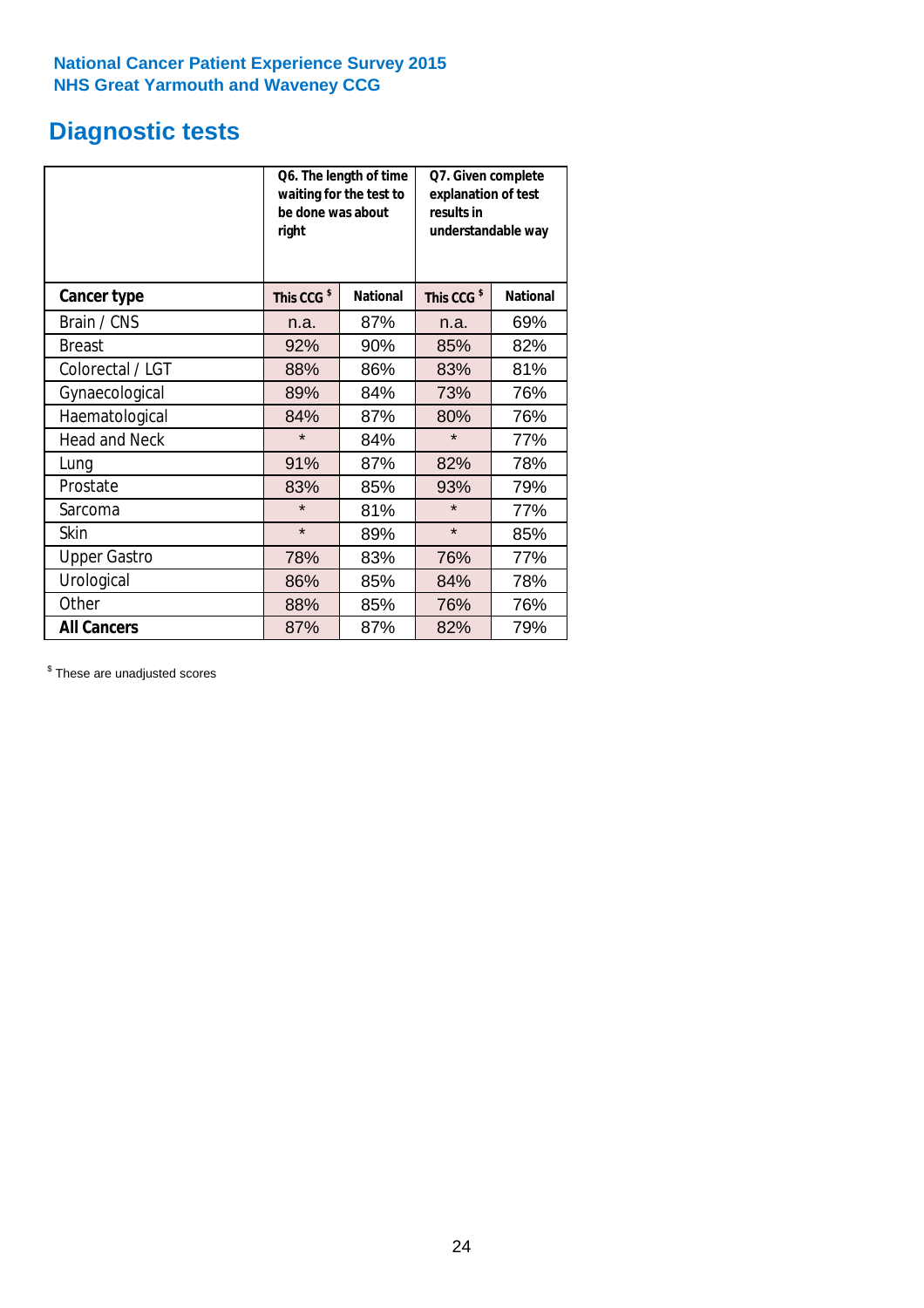# **Finding out what was wrong with you**

|                      | Q8. Patient told they<br>could bring a family<br>member or friend<br>when first told they<br>had cancer |                 | Q9. Patient felt they<br>were told sensitively<br>that they had cancer |                 | Q10. Patient<br>completely understood<br>the explanation of<br>what was wrong |                 | Q11. Patient given<br>easy to understand<br>written information<br>about the type of<br>cancer they had |                 |
|----------------------|---------------------------------------------------------------------------------------------------------|-----------------|------------------------------------------------------------------------|-----------------|-------------------------------------------------------------------------------|-----------------|---------------------------------------------------------------------------------------------------------|-----------------|
| Cancer type          | This CCG <sup>\$</sup>                                                                                  | <b>National</b> | This CCG <sup>\$</sup>                                                 | <b>National</b> | This CCG <sup>\$</sup>                                                        | <b>National</b> | This CCG <sup>\$</sup>                                                                                  | <b>National</b> |
| Brain / CNS          | n.a.                                                                                                    | 85%             | n.a.                                                                   | 79%             | n.a.                                                                          | 60%             | n.a.                                                                                                    | 62%             |
| <b>Breast</b>        | 78%                                                                                                     | 83%             | 92%                                                                    | 88%             | 81%                                                                           | 78%             | 65%                                                                                                     | 76%             |
| Colorectal / LGT     | 81%                                                                                                     | 83%             | 75%                                                                    | 85%             | 73%                                                                           | 79%             | 64%                                                                                                     | 71%             |
| Gynaecological       | 65%                                                                                                     | 75%             | 81%                                                                    | 83%             | 66%                                                                           | 73%             | 52%                                                                                                     | 69%             |
| Haematological       | 66%                                                                                                     | 75%             | 83%                                                                    | 83%             | 59%                                                                           | 60%             | 76%                                                                                                     | 74%             |
| <b>Head and Neck</b> | $\star$                                                                                                 | 73%             | $\star$                                                                | 85%             | $\star$                                                                       | 75%             | $\star$                                                                                                 | 61%             |
| Lung                 | 72%                                                                                                     | 80%             | 86%                                                                    | 83%             | 86%                                                                           | 75%             | 73%                                                                                                     | 66%             |
| Prostate             | 79%                                                                                                     | 80%             | 85%                                                                    | 84%             | 70%                                                                           | 78%             | 84%                                                                                                     | 80%             |
| Sarcoma              | $\star$                                                                                                 | 77%             | $\star$                                                                | 82%             | $\star$                                                                       | 63%             | $\star$                                                                                                 | 61%             |
| Skin                 | $\star$                                                                                                 | 71%             | $\star$                                                                | 90%             | $\star$                                                                       | 83%             | $\star$                                                                                                 | 84%             |
| <b>Upper Gastro</b>  | 67%                                                                                                     | 79%             | 74%                                                                    | 79%             | 61%                                                                           | 72%             | 32%                                                                                                     | 64%             |
| Urological           | 70%                                                                                                     | 74%             | 85%                                                                    | 82%             | 90%                                                                           | 76%             | 69%                                                                                                     | 71%             |
| Other                | 77%                                                                                                     | 77%             | 91%                                                                    | 82%             | 69%                                                                           | 72%             | 67%                                                                                                     | 61%             |
| <b>All Cancers</b>   | 74%                                                                                                     | 79%             | 85%                                                                    | 84%             | 73%                                                                           | 73%             | 66%                                                                                                     | 72%             |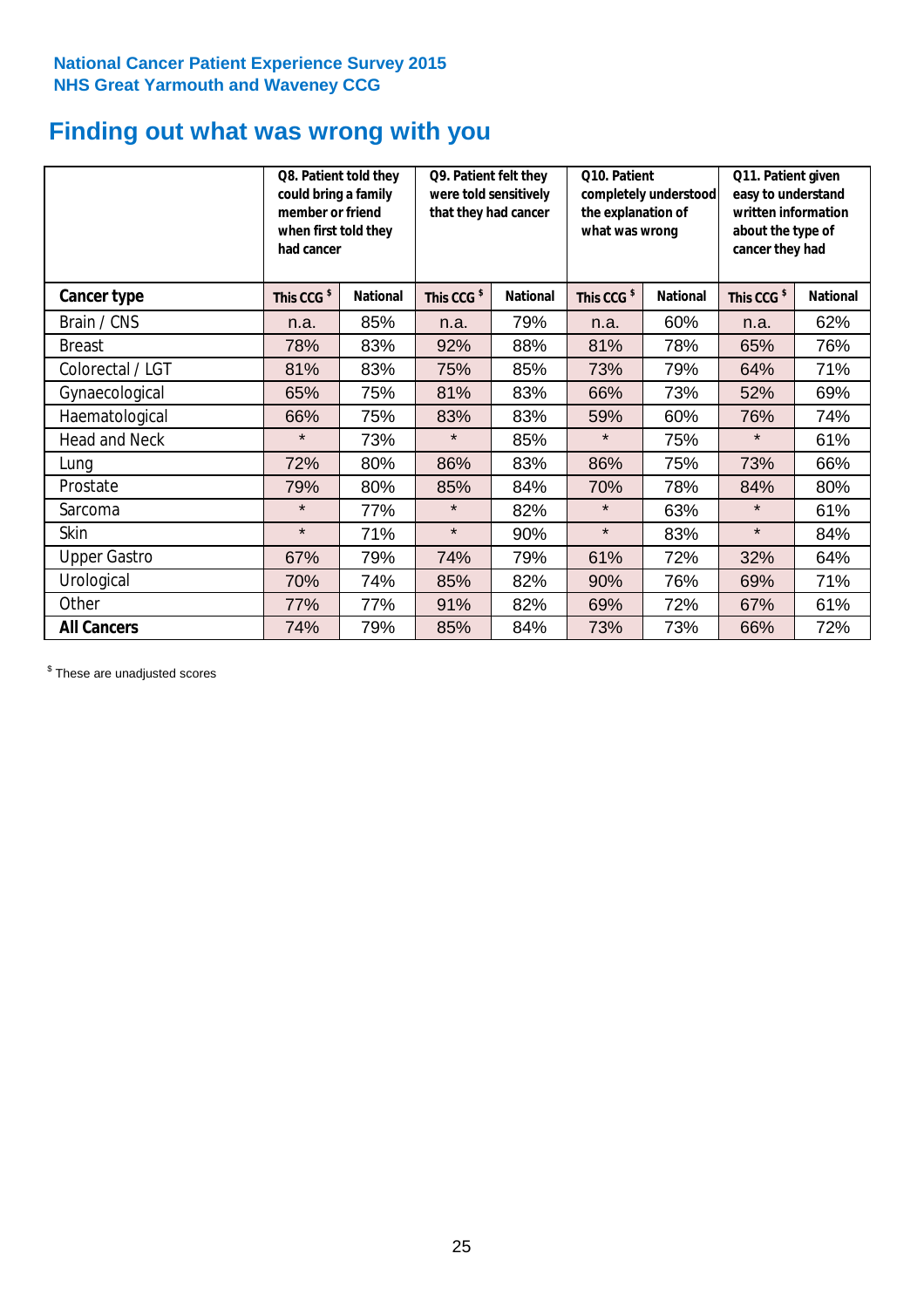# **Deciding the best treatment for you**

|                      | treatment options<br>were completely<br>explained | 012. Patient felt that | O13. Possible side<br>effects explained in an<br>understandable way |                 | Q14. Patient given<br>practical advice and<br>support in dealing with<br>side effects of<br>treatment |                 |  |
|----------------------|---------------------------------------------------|------------------------|---------------------------------------------------------------------|-----------------|-------------------------------------------------------------------------------------------------------|-----------------|--|
| <b>Cancer type</b>   | This CCG <sup>\$</sup>                            | <b>National</b>        | This CCG <sup>\$</sup>                                              | <b>National</b> | This CCG <sup>\$</sup>                                                                                | <b>National</b> |  |
| Brain / CNS          | n.a.                                              | 80%                    | n.a.                                                                | 71%             | n.a.                                                                                                  | 62%             |  |
| <b>Breast</b>        | 91%                                               | 84%                    | 79%                                                                 | 76%             | 72%                                                                                                   | 69%             |  |
| Colorectal / LGT     | 83%                                               | 85%                    | 72%                                                                 | 75%             | 56%                                                                                                   | 68%             |  |
| Gynaecological       | 77%                                               | 84%                    | 71%                                                                 | 76%             | 73%                                                                                                   | 68%             |  |
| Haematological       | 79%                                               | 81%                    | 63%                                                                 | 69%             | 71%                                                                                                   | 65%             |  |
| <b>Head and Neck</b> | $\star$                                           | 85%                    | $\star$                                                             | 72%             | $\star$                                                                                               | 67%             |  |
| Lung                 | 82%                                               | 84%                    | 79%                                                                 | 74%             | 71%                                                                                                   | 69%             |  |
| Prostate             | 81%                                               | 80%                    | 69%                                                                 | 71%             | 66%                                                                                                   | 61%             |  |
| Sarcoma              | $\star$                                           | 82%                    | $\star$                                                             | 75%             | $\star$                                                                                               | 66%             |  |
| Skin                 | $\star$                                           | 88%                    | $\star$                                                             | 75%             | $\star$                                                                                               | 74%             |  |
| <b>Upper Gastro</b>  | 85%                                               | 83%                    | 62%                                                                 | 72%             | 70%                                                                                                   | 66%             |  |
| Urological           | 92%                                               | 80%                    | 77%                                                                 | 69%             | 67%                                                                                                   | 61%             |  |
| Other                | 96%                                               | 80%                    | 70%                                                                 | 72%             | 74%                                                                                                   | 64%             |  |
| <b>All Cancers</b>   | 86%                                               | 83%                    | 72%                                                                 | 73%             | 69%                                                                                                   | 66%             |  |

|                      | in the future          | Q15. Patient definitely<br>told about side effects<br>that could affect them | Q16. Patient definitely<br>involved in decisions<br>about care and<br>treatment |                 |  |
|----------------------|------------------------|------------------------------------------------------------------------------|---------------------------------------------------------------------------------|-----------------|--|
| <b>Cancer type</b>   | This CCG <sup>\$</sup> | <b>National</b>                                                              | This CCG <sup>\$</sup>                                                          | <b>National</b> |  |
| Brain / CNS          | n.a.                   | 56%                                                                          | n.a.                                                                            | 74%             |  |
| <b>Breast</b>        | 58%                    | 55%                                                                          | 86%                                                                             | 79%             |  |
| Colorectal / LGT     | 50%                    | 56%                                                                          | 75%                                                                             | 79%             |  |
| Gynaecological       | $\star$<br>54%         |                                                                              | 69%                                                                             | 76%             |  |
| Haematological       | 50%<br>53%             |                                                                              | 81%                                                                             | 77%             |  |
| <b>Head and Neck</b> | $\star$                | 58%                                                                          | $\star$                                                                         | 76%             |  |
| Lung                 | 55%                    | 54%                                                                          | 83%                                                                             | 78%             |  |
| Prostate             | 78%                    | 63%                                                                          | 76%                                                                             | 79%             |  |
| Sarcoma              | $\star$                | 54%                                                                          | $\star$                                                                         | 77%             |  |
| <b>Skin</b>          | $\star$                | 66%                                                                          | $\star$                                                                         | 86%             |  |
| <b>Upper Gastro</b>  | 47%                    | 53%                                                                          | 69%                                                                             | 77%             |  |
| Urological           | 64%                    | 52%                                                                          | 76%                                                                             | 75%             |  |
| Other                | 48%                    | 51%                                                                          | 82%                                                                             | 75%             |  |
| <b>All Cancers</b>   | 56%                    | 54%                                                                          | 80%                                                                             | 78%             |  |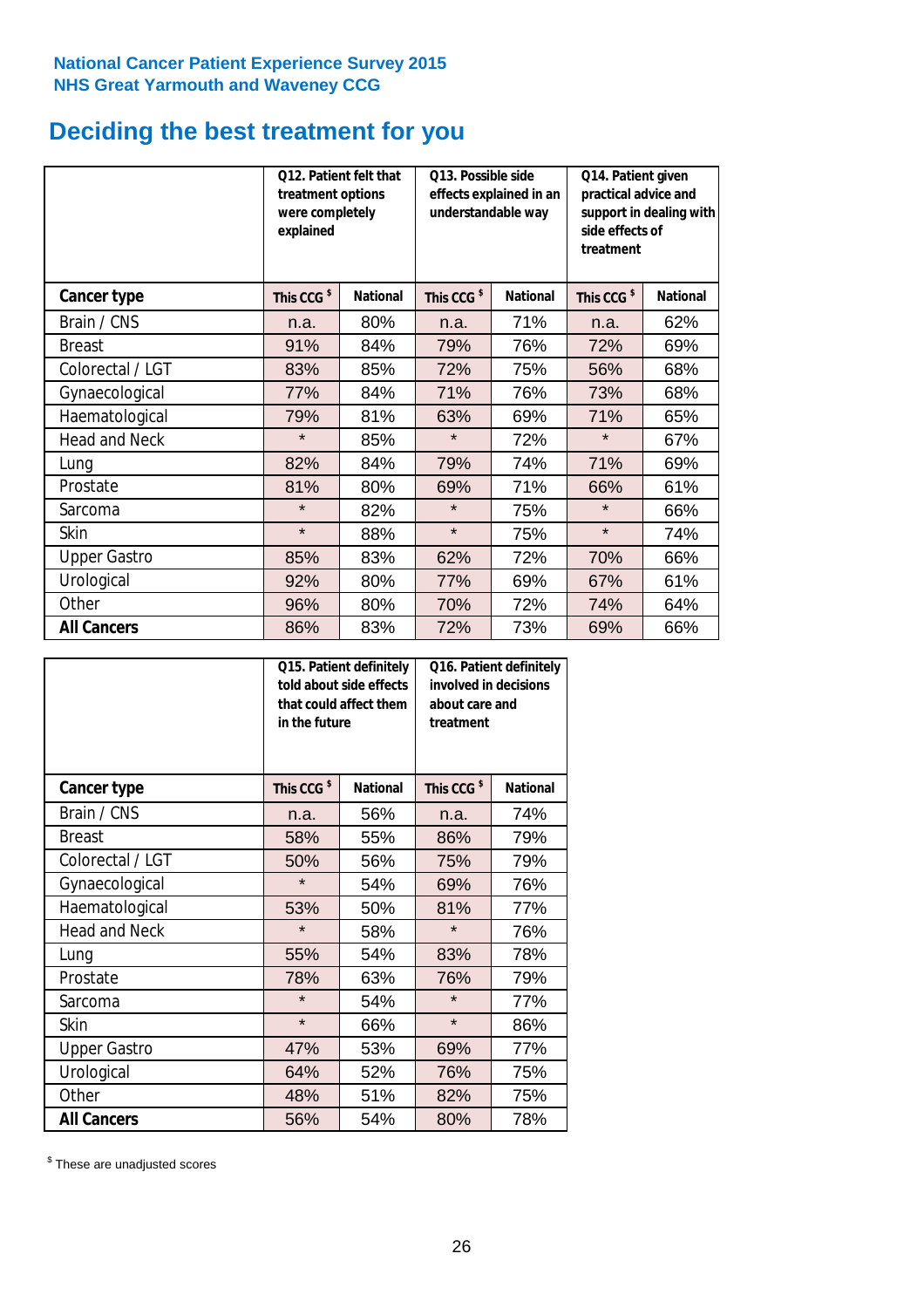# **Clinical Nurse Specialist**

|                      | would support them<br>through their<br>treatment | Q17. Patient given the<br>name of the CNS who | Q18. Patient found it<br>easy to contact their<br><b>CNS</b> |                 | <b>Q19. Get</b><br>understandable<br>answers to important<br>questions all or most<br>of the time |                 |
|----------------------|--------------------------------------------------|-----------------------------------------------|--------------------------------------------------------------|-----------------|---------------------------------------------------------------------------------------------------|-----------------|
| <b>Cancer type</b>   | This CCG <sup>\$</sup>                           | <b>National</b>                               | This CCG <sup>\$</sup>                                       | <b>National</b> | This CCG <sup>\$</sup>                                                                            | <b>National</b> |
| Brain / CNS          | n.a.                                             | 95%                                           | n.a.                                                         | 84%             | n.a.                                                                                              | 85%             |
| <b>Breast</b>        | 98%                                              | 94%                                           | 92%                                                          | 85%             | 92%                                                                                               | 88%             |
| Colorectal / LGT     | 72%                                              | 91%                                           | 87%                                                          | 88%             | 81%                                                                                               | 90%             |
| Gynaecological       | 89%                                              | 93%                                           | 100%                                                         | 86%             | $\star$                                                                                           | 87%             |
| Haematological       | 82%                                              | 89%                                           | 92%                                                          | 89%             | 86%                                                                                               | 90%             |
| <b>Head and Neck</b> | $\star$                                          | 88%                                           | $\star$                                                      | 86%             | $\star$                                                                                           | 88%             |
| Lung                 | 86%                                              | 93%                                           | 96%                                                          | 89%             | 96%                                                                                               | 89%             |
| Prostate             | 79%                                              | 89%                                           | 92%                                                          | 83%             | 86%                                                                                               | 88%             |
| Sarcoma              | $\star$                                          | 87%                                           | $\star$                                                      | 86%             | $\star$                                                                                           | 88%             |
| Skin                 | $\star$                                          | 88%                                           | $\star$                                                      | 90%             | $\star$                                                                                           | 92%             |
| <b>Upper Gastro</b>  | 91%                                              | 92%                                           | 93%                                                          | 87%             | 93%                                                                                               | 88%             |
| Urological           | 75%                                              | 80%                                           | $\star$                                                      | 85%             | $\star$                                                                                           | 88%             |
| Other                | 90%                                              | 86%                                           | 94%                                                          | 86%             | 93%                                                                                               | 87%             |
| <b>All Cancers</b>   | 86%                                              | 90%                                           | 93%                                                          | 87%             | 90%                                                                                               | 88%             |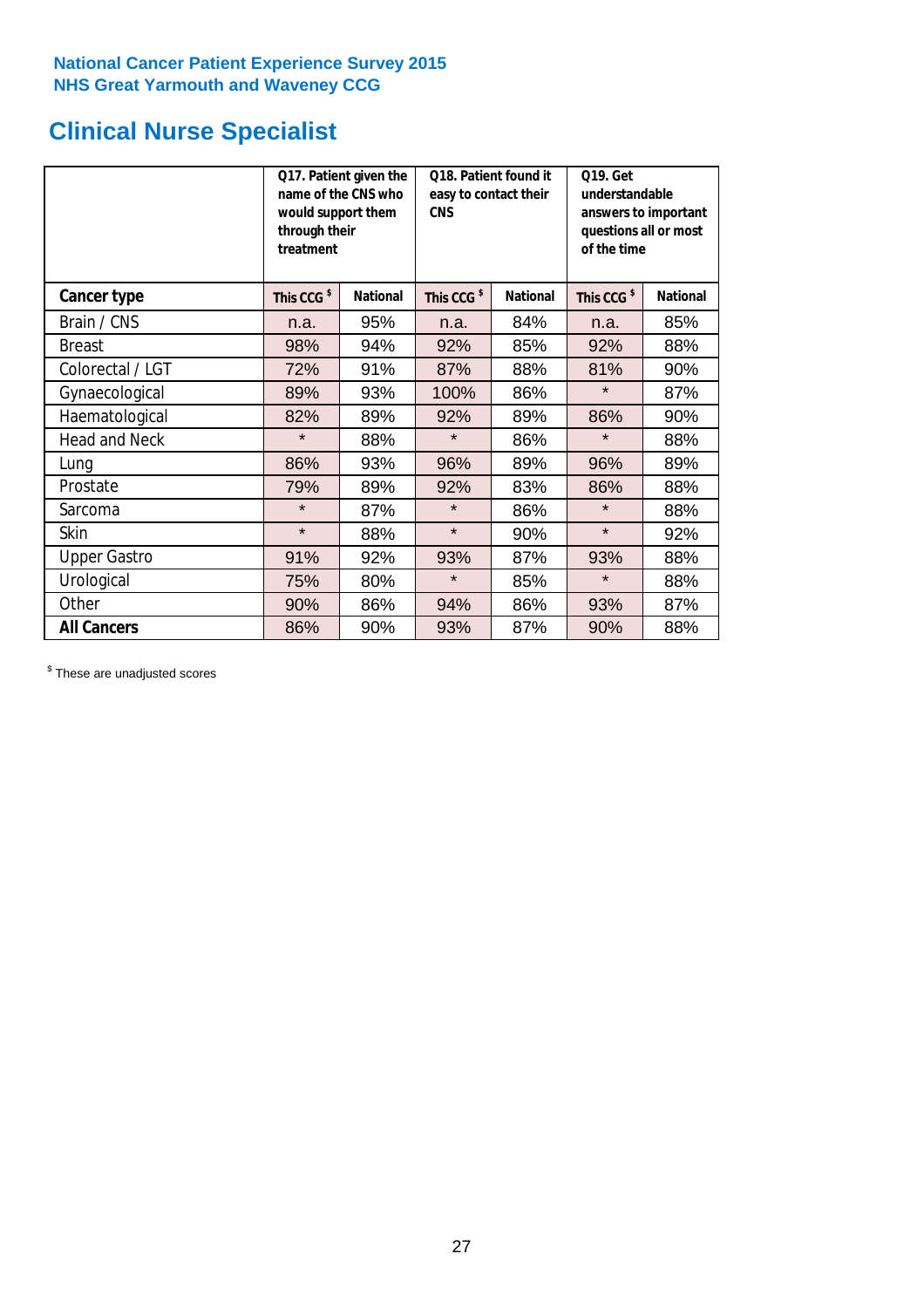# **Support for people with cancer**

|                      | Q20. Hospital staff<br>gave information | about support groups | Q21. Hospital staff<br>gave information<br>about impact cancer<br>could have on day to<br>day activities |                 | Q22. Hospital staff<br>gave information on<br>getting financial help |                 | Q23. Hospital staff told<br>patient they could get<br>free prescriptions |                 |
|----------------------|-----------------------------------------|----------------------|----------------------------------------------------------------------------------------------------------|-----------------|----------------------------------------------------------------------|-----------------|--------------------------------------------------------------------------|-----------------|
| Cancer type          | This CCG <sup>\$</sup>                  | <b>National</b>      | This CCG <sup>\$</sup>                                                                                   | <b>National</b> | This CCG <sup>\$</sup>                                               | <b>National</b> | This CCG <sup>\$</sup>                                                   | <b>National</b> |
| Brain / CNS          | n.a.                                    | 85%                  | n.a.                                                                                                     | 80%             | n.a.                                                                 | 72%             | n.a.                                                                     | 79%             |
| <b>Breast</b>        | 92%                                     | 88%                  | 92%                                                                                                      | 85%             | 52%                                                                  | 60%             | 61%                                                                      | 80%             |
| Colorectal / LGT     | 80%                                     | 82%                  | 70%                                                                                                      | 82%             | 44%                                                                  | 52%             | 75%                                                                      | 83%             |
| Gynaecological       | 92%                                     | 83%                  | $\star$                                                                                                  | 81%             | $\star$                                                              | 58%             | $\star$                                                                  | 76%             |
| Haematological       | 86%                                     | 82%                  | 85%                                                                                                      | 82%             | 53%                                                                  | 56%             | 85%                                                                      | 86%             |
| <b>Head and Neck</b> | $\star$                                 | 83%                  | $\star$                                                                                                  | 80%             | n.a.                                                                 | 55%             | $\star$                                                                  | 80%             |
| Lung                 | 88%                                     | 82%                  | 81%                                                                                                      | 80%             | 70%                                                                  | 68%             | $\star$                                                                  | 85%             |
| Prostate             | 85%                                     | 85%                  | 84%                                                                                                      | 81%             | $\star$                                                              | 41%             | $\star$                                                                  | 76%             |
| Sarcoma              | $\star$                                 | 82%                  | $\star$                                                                                                  | 80%             | $\star$                                                              | 57%             | $\star$                                                                  | 75%             |
| Skin                 | $\star$                                 | 85%                  | $\star$                                                                                                  | 85%             | $\star$                                                              | 51%             | $\star$                                                                  | 65%             |
| <b>Upper Gastro</b>  | 74%                                     | 82%                  | 73%                                                                                                      | 78%             | 52%                                                                  | 57%             | $\star$                                                                  | 83%             |
| Urological           | $\star$                                 | 71%                  | $\star$                                                                                                  | 70%             | $\star$                                                              | 33%             | $\star$                                                                  | 69%             |
| Other                | 81%                                     | 80%                  | 86%                                                                                                      | 77%             | 54%                                                                  | 53%             | 67%                                                                      | 79%             |
| <b>All Cancers</b>   | 84%                                     | 83%                  | 83%                                                                                                      | 81%             | 54%                                                                  | 55%             | 75%                                                                      | 80%             |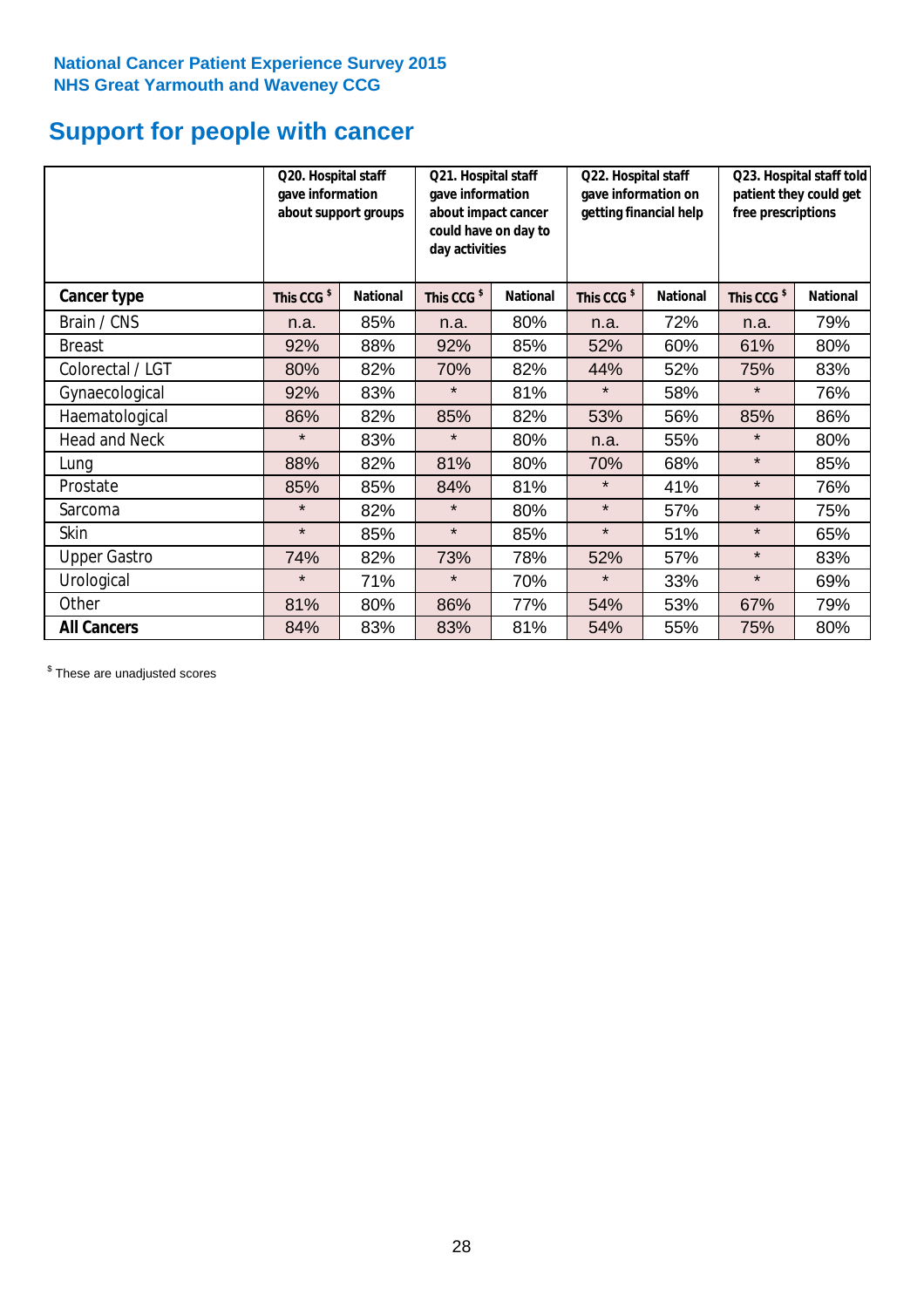# **Operations**

|                      | Q26. Staff explained<br>how operation had<br>gone in<br>understandable way |                 |  |  |  |
|----------------------|----------------------------------------------------------------------------|-----------------|--|--|--|
| <b>Cancer type</b>   | This CCG <sup>\$</sup>                                                     | <b>National</b> |  |  |  |
| Brain / CNS          | n.a.                                                                       | 75%             |  |  |  |
| <b>Breast</b>        | 72%                                                                        | 77%             |  |  |  |
| Colorectal / LGT     | 61%                                                                        | 81%             |  |  |  |
| Gynaecological       | 81%                                                                        | 79%             |  |  |  |
| Haematological       | $\star$                                                                    | 75%             |  |  |  |
| <b>Head and Neck</b> | $\star$                                                                    | 77%             |  |  |  |
| Lung                 | $\star$                                                                    | 76%             |  |  |  |
| Prostate             | $\star$                                                                    | 76%             |  |  |  |
| Sarcoma              | $\star$                                                                    | 80%             |  |  |  |
| Skin                 | $\star$                                                                    | 84%             |  |  |  |
| <b>Upper Gastro</b>  | $\star$                                                                    | 81%             |  |  |  |
| Urological           | 80%                                                                        | 74%             |  |  |  |
| Other                | 80%<br>78%                                                                 |                 |  |  |  |
| <b>All Cancers</b>   | 74%<br>78%                                                                 |                 |  |  |  |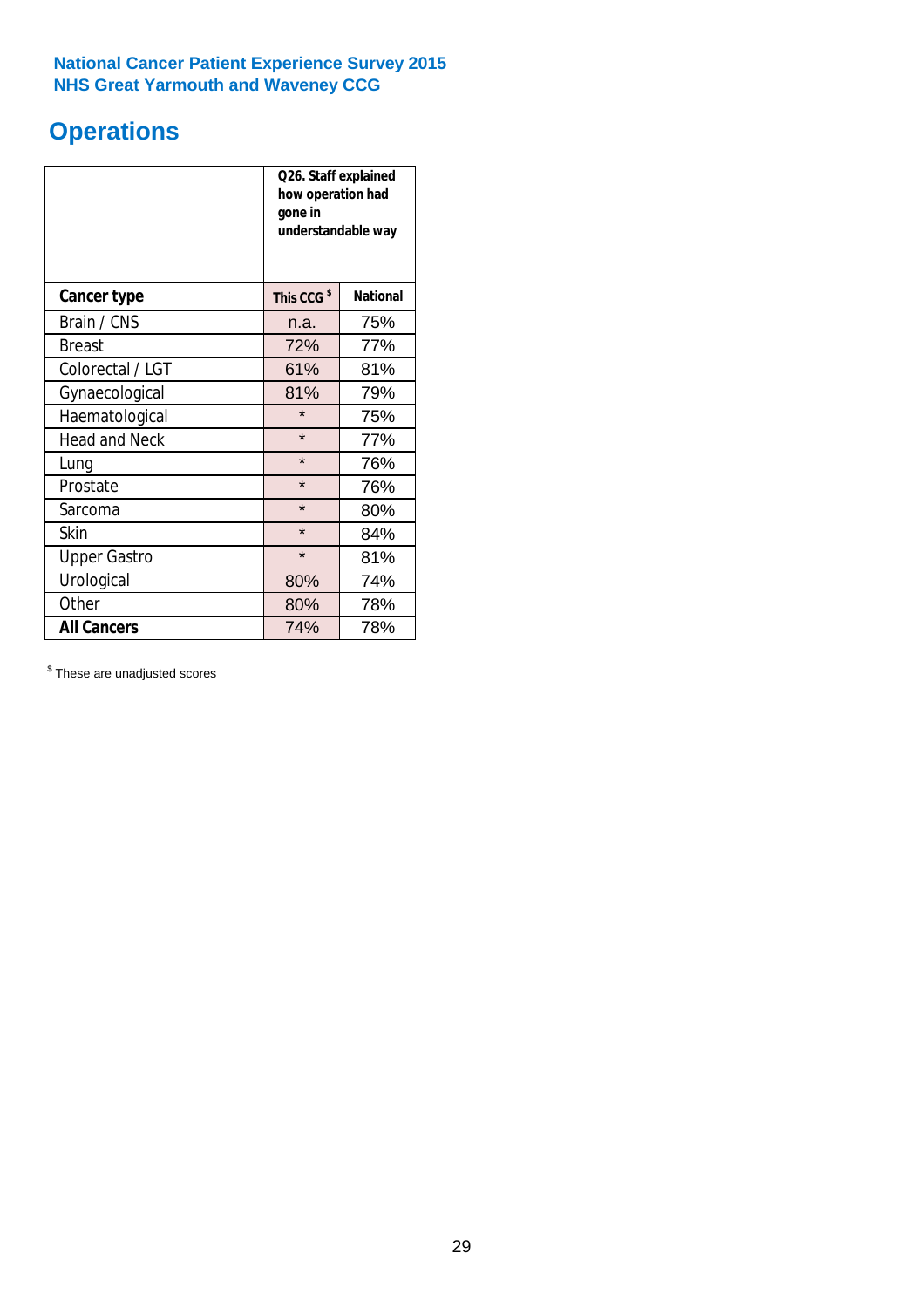# **Hospital care as an inpatient (Part 1 of 2)**

|                      | or nurses did not talk<br>they were not there | Q28. Groups of doctors<br>in front of patient as if | Q29. Patient had<br>confidence and trust in<br>all doctors treating<br>them |                 | Q30. Patient's family<br>or someone close<br>definitely had<br>opportunity to talk to<br>doctor |                 | Q31. Patient had<br>confidence and trust in I<br>all ward nurses |                 |
|----------------------|-----------------------------------------------|-----------------------------------------------------|-----------------------------------------------------------------------------|-----------------|-------------------------------------------------------------------------------------------------|-----------------|------------------------------------------------------------------|-----------------|
| Cancer type          | This CCG <sup>\$</sup>                        | <b>National</b>                                     | This CCG <sup>\$</sup>                                                      | <b>National</b> | This CCG <sup>\$</sup>                                                                          | <b>National</b> | This CCG <sup>\$</sup>                                           | <b>National</b> |
| Brain / CNS          | n.a.                                          | 68%                                                 | n.a.                                                                        | 78%             | n.a.                                                                                            | 65%             | n.a.                                                             | 67%             |
| <b>Breast</b>        | 93%                                           | 89%                                                 | 89%                                                                         | 86%             | 80%                                                                                             | 73%             | 90%                                                              | 74%             |
| Colorectal / LGT     | 72%                                           | 75%                                                 | 83%                                                                         | 85%             | 77%                                                                                             | 72%             | 81%                                                              | 68%             |
| Gynaecological       | 83%                                           | 84%                                                 | 91%                                                                         | 86%             | $\star$                                                                                         | 71%             | 78%                                                              | 69%             |
| Haematological       | 57%                                           | 80%                                                 | 83%                                                                         | 81%             | 88%                                                                                             | 75%             | 90%                                                              | 73%             |
| <b>Head and Neck</b> | $\star$                                       | 79%                                                 | $\star$                                                                     | 85%             | $\star$                                                                                         | 73%             | $\star$                                                          | 72%             |
| Lung                 | $\star$                                       | 75%                                                 | $\star$                                                                     | 82%             | $\star$                                                                                         | 71%             | $\star$                                                          | 73%             |
| Prostate             | $\star$                                       | 84%                                                 | $\star$                                                                     | 87%             | $\star$                                                                                         | 72%             | $\star$                                                          | 75%             |
| Sarcoma              | $\star$                                       | 82%                                                 | $\star$                                                                     | 85%             | $\star$                                                                                         | 75%             | $\star$                                                          | 70%             |
| Skin                 | $\star$                                       | 85%                                                 | $\star$                                                                     | 90%             | $\star$                                                                                         | 79%             | $\star$                                                          | 84%             |
| <b>Upper Gastro</b>  | $\star$                                       | 75%                                                 | $\star$                                                                     | 83%             | $\star$                                                                                         | 72%             | $\star$                                                          | 70%             |
| Urological           | 80%                                           | 80%                                                 | 96%                                                                         | 84%             | $\star$                                                                                         | 67%             | 77%                                                              | 75%             |
| Other                | 79%                                           | 79%                                                 | 78%                                                                         | 79%             | 61%                                                                                             | 70%             | 67%                                                              | 69%             |
| <b>All Cancers</b>   | 79%                                           | 81%                                                 | 88%                                                                         | 84%             | 78%                                                                                             | 72%             | 80%                                                              | 72%             |

|                      | Q32. Always / nearly<br>always enough nurses<br>on duty |                 | Q33. All staff asked<br>patient what name<br>they preferred to be<br>called by |                 | Q34. Always given<br>enough privacy when<br>discussing condition or<br>treatment |                 | Q35. Patient was able<br>to discuss worries or<br>fears with staff during<br>visit |                 |
|----------------------|---------------------------------------------------------|-----------------|--------------------------------------------------------------------------------|-----------------|----------------------------------------------------------------------------------|-----------------|------------------------------------------------------------------------------------|-----------------|
| <b>Cancer type</b>   | This CCG <sup>\$</sup>                                  | <b>National</b> | This CCG <sup>\$</sup>                                                         | <b>National</b> | This CCG <sup>\$</sup>                                                           | <b>National</b> | This CCG <sup>\$</sup>                                                             | <b>National</b> |
| Brain / CNS          | n.a.                                                    | 64%             | n.a.                                                                           | 69%             | n.a.                                                                             | 80%             | n.a.                                                                               | 44%             |
| <b>Breast</b>        | 72%                                                     | 69%             | 58%                                                                            | 60%             | 95%                                                                              | 86%             | 44%                                                                                | 53%             |
| Colorectal / LGT     | 53%                                                     | 61%             | 67%                                                                            | 70%             | 81%                                                                              | 84%             | 33%                                                                                | 54%             |
| Gynaecological       | 57%                                                     | 65%             | 59%                                                                            | 63%             | 73%                                                                              | 82%             | $\star$                                                                            | 50%             |
| Haematological       | 59%                                                     | 63%             | 72%                                                                            | 67%             | 90%                                                                              | 86%             | 74%                                                                                | 55%             |
| <b>Head and Neck</b> | $\star$                                                 | 67%             | $\star$                                                                        | 66%             | $\star$                                                                          | 85%             | $\star$                                                                            | 50%             |
| Lung                 | $\star$                                                 | 68%             | $\star$                                                                        | 71%             | $\star$                                                                          | 84%             | $\star$                                                                            | 49%             |
| Prostate             | $\star$                                                 | 71%             | $\star$                                                                        | 67%             | $\star$                                                                          | 87%             | $\star$                                                                            | 52%             |
| Sarcoma              | $\star$                                                 | 68%             | $\star$                                                                        | 71%             | $\star$                                                                          | 87%             | $\star$                                                                            | 52%             |
| Skin                 | $\star$                                                 | 81%             | $\star$                                                                        | 67%             | $\star$                                                                          | 89%             | $\star$                                                                            | 61%             |
| <b>Upper Gastro</b>  | $\star$                                                 | 62%             | $\star$                                                                        | 75%             | $\star$                                                                          | 83%             | $\star$                                                                            | 53%             |
| Urological           | 81%                                                     | 68%             | 65%                                                                            | 71%             | 85%                                                                              | 84%             | $\star$                                                                            | 46%             |
| Other                | 48%                                                     | 62%             | 58%                                                                            | 66%             | 85%                                                                              | 82%             | 47%                                                                                | 48%             |
| <b>All Cancers</b>   | 61%                                                     | 66%             | 67%                                                                            | 67%             | 87%                                                                              | 85%             | 53%                                                                                | 52%             |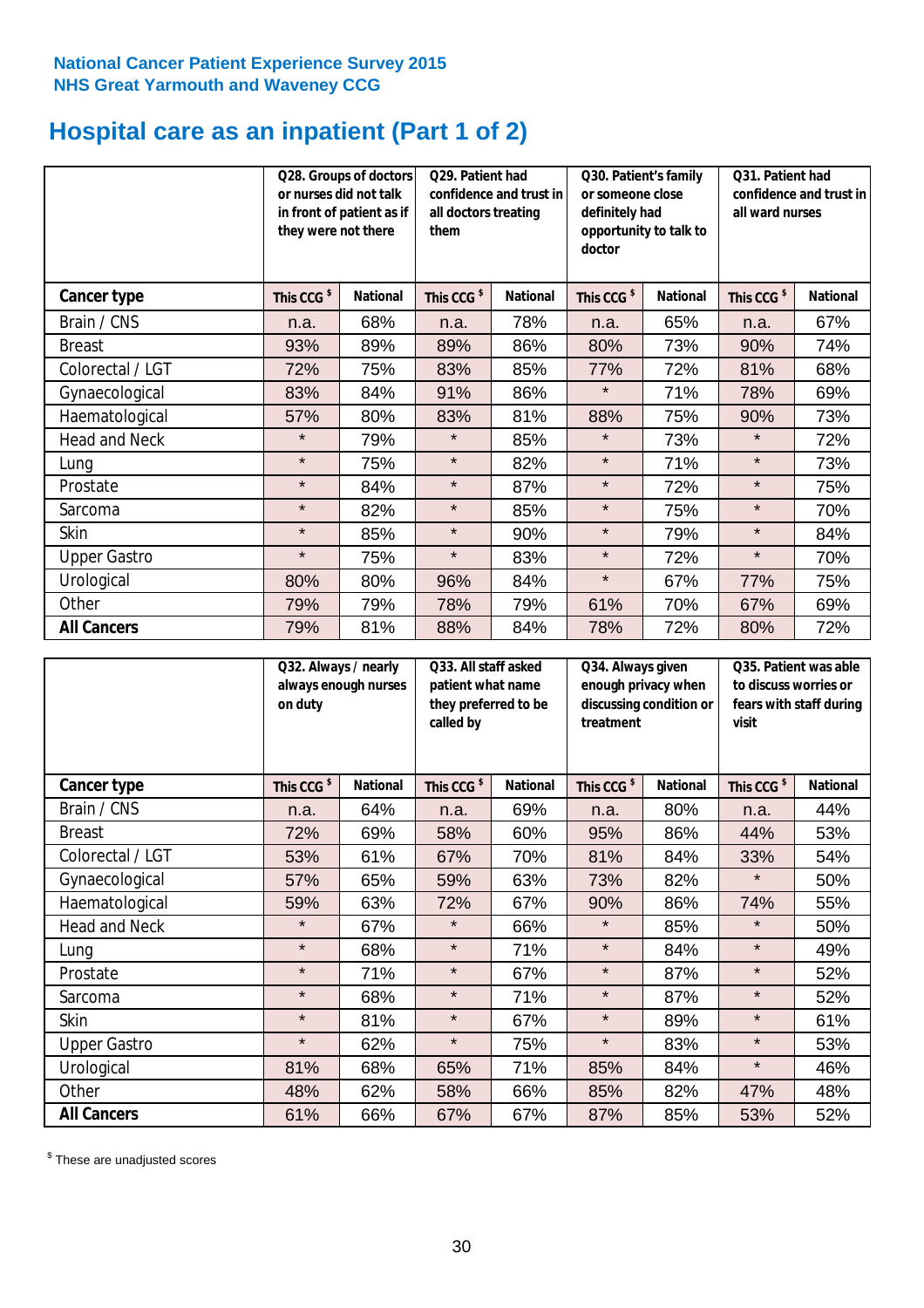# **Hospital care as an inpatient (Part 2 of 2)**

|                      | Q36. Hospital staff<br>definitely did<br>everything to help<br>control pain |                 | Q37. Always treated<br>with respect and<br>dignity by staff |                 | Q38. Given clear<br>written information<br>about what should /<br>should not do post<br>discharge |                 | Q39. Staff told patient<br>who to contact if<br>worried post discharge |                 |  |
|----------------------|-----------------------------------------------------------------------------|-----------------|-------------------------------------------------------------|-----------------|---------------------------------------------------------------------------------------------------|-----------------|------------------------------------------------------------------------|-----------------|--|
| <b>Cancer type</b>   | This CCG <sup>\$</sup>                                                      | <b>National</b> | This CCG <sup>\$</sup>                                      | <b>National</b> | This CCG <sup>\$</sup>                                                                            | <b>National</b> | This CCG <sup>\$</sup>                                                 | <b>National</b> |  |
| Brain / CNS          | n.a.                                                                        | 82%             | n.a.                                                        | 84%             | n.a.                                                                                              | 79%             | n.a.                                                                   | 91%             |  |
| <b>Breast</b>        | 94%                                                                         | 86%             | 95%                                                         | 88%             | 91%                                                                                               | 90%             | 97%                                                                    | 95%             |  |
| Colorectal / LGT     | 91%                                                                         | 84%             | 94%                                                         | 86%             | 69%                                                                                               | 83%             | 78%                                                                    | 94%             |  |
| Gynaecological       | $\star$                                                                     | 83%             | 83%                                                         | 85%             | 90%                                                                                               | 86%             | $\star$                                                                | 93%             |  |
| Haematological       | 96%                                                                         | 84%             | 97%                                                         | 89%             | 79%                                                                                               | 79%             | 93%                                                                    | 95%             |  |
| <b>Head and Neck</b> | $\star$                                                                     | 84%             | $\star$                                                     | 88%             | $\star$                                                                                           | 86%             | $\star$                                                                | 92%             |  |
| Lung                 | $\star$                                                                     | 83%             | $\star$                                                     | 87%             | $\star$                                                                                           | 81%             | $\star$                                                                | 92%             |  |
| Prostate             | $\star$                                                                     | 85%             | $\star$                                                     | 91%             | $\star$                                                                                           | 87%             | $\star$                                                                | 94%             |  |
| Sarcoma              | $\star$                                                                     | 86%             | $\star$                                                     | 91%             | $\star$                                                                                           | 83%             | $\star$                                                                | 94%             |  |
| Skin                 | $\star$                                                                     | 88%             | $\star$                                                     | 93%             | $\star$                                                                                           | 91%             | $\star$                                                                | 97%             |  |
| <b>Upper Gastro</b>  | $\star$                                                                     | 83%             | $\star$                                                     | 86%             | $\star$                                                                                           | 79%             | $\star$                                                                | 93%             |  |
| Urological           | 100%                                                                        | 80%             | 92%                                                         | 88%             | 73%                                                                                               | 83%             | 92%                                                                    | 90%             |  |
| Other                | 80%                                                                         | 82%             | 94%                                                         | 85%             | 84%                                                                                               | 80%             | 97%                                                                    | 92%             |  |
| <b>All Cancers</b>   | 88%                                                                         | 84%             | 92%                                                         | 87%             | 82%                                                                                               | 84%             | 92%                                                                    | 94%             |  |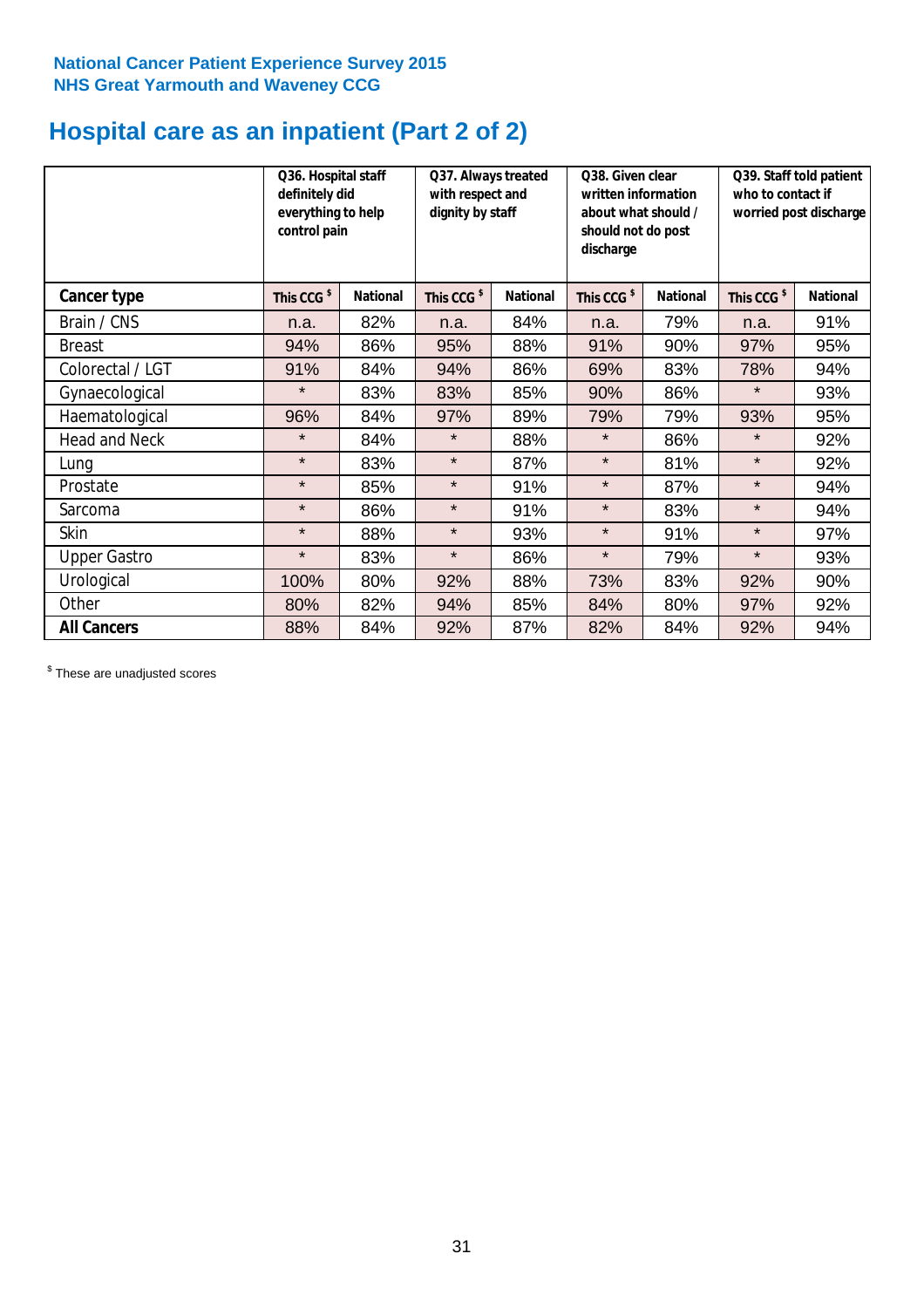# **Hospital care as a day patient / outpatient**

|                      | to discuss worries or<br>visit | Q41. Patient was able<br>fears with staff during | Q42. Doctor had the<br>right notes and other<br>documentation with<br>them |                 | Q44. Beforehand<br>patient had all<br>information needed<br>about radiotherapy<br>treatment |                 | Q45. Patient given<br>understandable<br>information about<br>whether radiotherapy<br>was working |                 |
|----------------------|--------------------------------|--------------------------------------------------|----------------------------------------------------------------------------|-----------------|---------------------------------------------------------------------------------------------|-----------------|--------------------------------------------------------------------------------------------------|-----------------|
| Cancer type          | This CCG <sup>\$</sup>         | <b>National</b>                                  | This CCG <sup>\$</sup>                                                     | <b>National</b> | This CCG <sup>\$</sup>                                                                      | <b>National</b> | This CCG <sup>\$</sup>                                                                           | <b>National</b> |
| Brain / CNS          | n.a.                           | 65%                                              | n.a.                                                                       | 94%             | n.a.                                                                                        | 85%             | n.a.                                                                                             | 52%             |
| <b>Breast</b>        | 76%                            | 70%                                              | 98%                                                                        | 95%             | 84%                                                                                         | 87%             | 63%                                                                                              | 60%             |
| Colorectal / LGT     | 65%                            | 73%                                              | 93%                                                                        | 95%             | $\star$                                                                                     | 85%             | $\star$                                                                                          | 55%             |
| Gynaecological       | 79%                            | 70%                                              | 96%                                                                        | 96%             | $\star$                                                                                     | 85%             | $\star$                                                                                          | 64%             |
| Haematological       | 76%                            | 74%                                              | 97%                                                                        | 97%             | $\star$                                                                                     | 82%             | $\star$                                                                                          | 64%             |
| <b>Head and Neck</b> | $\star$                        | 69%                                              | $\star$                                                                    | 95%             | $\star$                                                                                     | 86%             | $\star$                                                                                          | 60%             |
| Lung                 | 73%                            | 69%                                              | 100%                                                                       | 96%             | $\star$                                                                                     | 86%             | $\star$                                                                                          | 59%             |
| Prostate             | 70%                            | 69%                                              | 97%                                                                        | 95%             | $\star$                                                                                     | 88%             | $\star$                                                                                          | 61%             |
| Sarcoma              | $\star$                        | 68%                                              | $\star$                                                                    | 97%             | $\star$                                                                                     | 88%             | $\star$                                                                                          | 63%             |
| Skin                 | $\star$                        | 73%                                              | $\star$                                                                    | 96%             | n.a.                                                                                        | 81%             | n.a.                                                                                             | 63%             |
| <b>Upper Gastro</b>  | 69%                            | 68%                                              | 100%                                                                       | 95%             | $\star$                                                                                     | 85%             | $\star$                                                                                          | 57%             |
| Urological           | 71%                            | 65%                                              | 94%                                                                        | 95%             | n.a.                                                                                        | 81%             | n.a.                                                                                             | 53%             |
| Other                | 78%                            | 67%                                              | 93%                                                                        | 95%             | $\star$                                                                                     | 83%             | $\star$                                                                                          | 59%             |
| <b>All Cancers</b>   | 74%                            | 70%                                              | 96%                                                                        | 96%             | 86%                                                                                         | 86%             | 68%                                                                                              | 60%             |

|                      | Q47. Beforehand<br>patient had all<br>information needed<br>about chemotherapy<br>treatment |                 | Q48. Patient given<br>understandable<br>information about<br>whether<br>chemotherapy was<br>working |                 |  |
|----------------------|---------------------------------------------------------------------------------------------|-----------------|-----------------------------------------------------------------------------------------------------|-----------------|--|
| <b>Cancer type</b>   | This CCG <sup>\$</sup>                                                                      | <b>National</b> | This CCG <sup>\$</sup>                                                                              | <b>National</b> |  |
| Brain / CNS          | n.a.                                                                                        | 82%             | n.a.                                                                                                | 57%             |  |
| <b>Breast</b>        | 83%                                                                                         | 83%             | 60%                                                                                                 | 62%             |  |
| Colorectal / LGT     | 86%                                                                                         | 86%             | $\star$                                                                                             | 65%             |  |
| Gynaecological       | $\star$                                                                                     | 86%             | $\star$                                                                                             | 68%             |  |
| Haematological       | 87%                                                                                         | 85%             |                                                                                                     | 75%             |  |
| <b>Head and Neck</b> | $\star$                                                                                     | 80%             | $\star$                                                                                             | 52%             |  |
| Lung                 | 86%                                                                                         | 85%             | 83%                                                                                                 | 68%             |  |
| Prostate             | $\star$                                                                                     | 83%             | $\star$                                                                                             | 69%             |  |
| Sarcoma              | n.a.                                                                                        | 82%             | n.a.                                                                                                | 70%             |  |
| <b>Skin</b>          | n.a.                                                                                        | 92%             | n.a.                                                                                                | 80%             |  |
| <b>Upper Gastro</b>  | 91%                                                                                         | 83%             | 86%                                                                                                 | 64%             |  |
| Urological           | $\star$                                                                                     | 83%             | $\star$                                                                                             | 66%             |  |
| Other                | 83%                                                                                         | 85%             | 60%                                                                                                 | 70%             |  |
| <b>All Cancers</b>   | 86%                                                                                         | 84%             | 69%                                                                                                 | 68%             |  |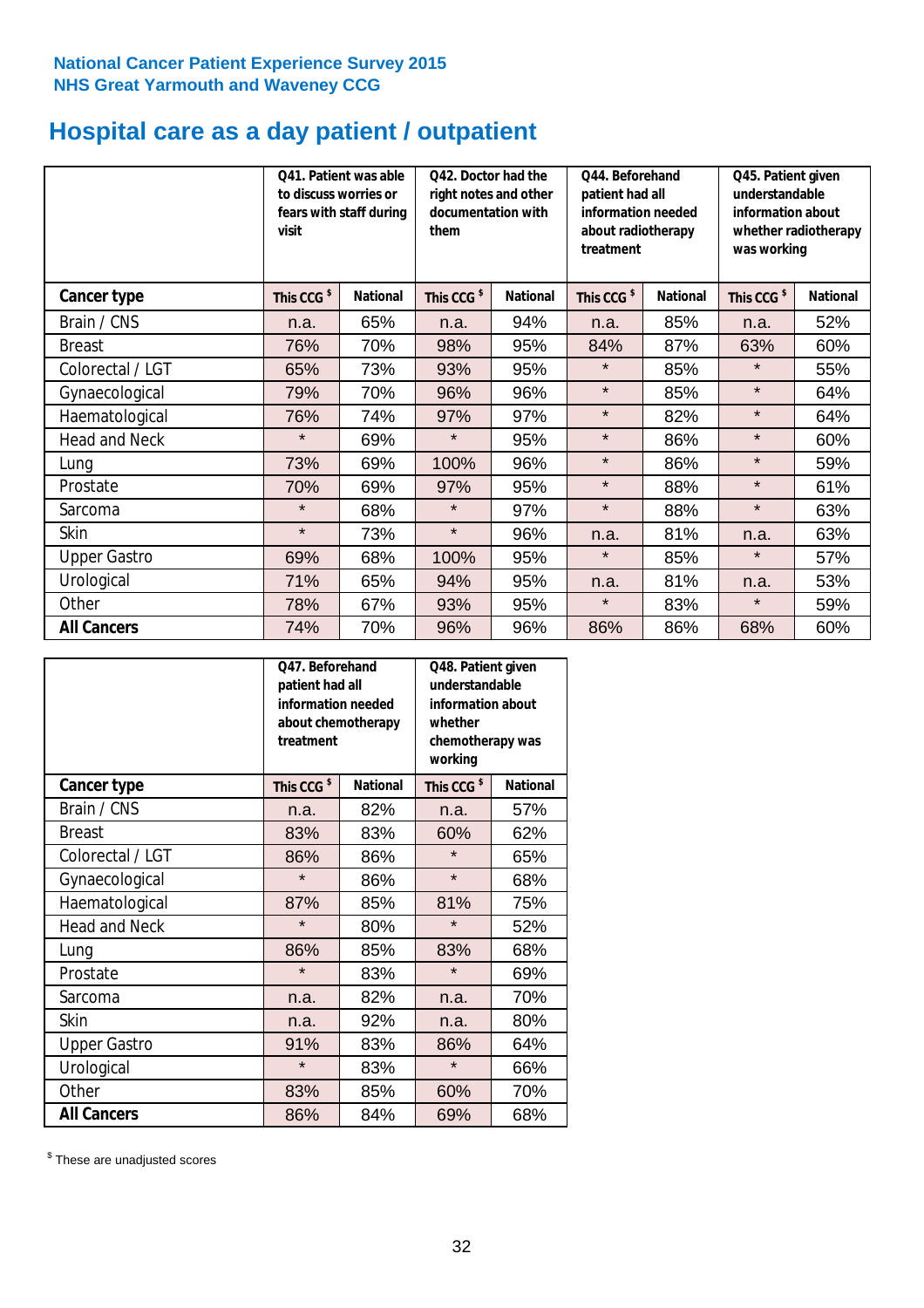# **Home care and support**

|                      | Q49. Hospital staff<br>gave family or | someone close all the<br>information needed to<br>help with care at home | Q50. Patient definitely<br>given enough support<br>from health or social<br>services during<br>treatment |                 | Q51. Patient definitely<br>given enough support<br>from health or social<br>services after<br>treatment |                 |
|----------------------|---------------------------------------|--------------------------------------------------------------------------|----------------------------------------------------------------------------------------------------------|-----------------|---------------------------------------------------------------------------------------------------------|-----------------|
| <b>Cancer type</b>   | This CCG <sup>\$</sup>                | <b>National</b>                                                          | This CCG <sup>\$</sup>                                                                                   | <b>National</b> | This CCG <sup>\$</sup>                                                                                  | <b>National</b> |
| Brain / CNS          | n.a.                                  | 56%                                                                      | n.a.                                                                                                     | 44%             | n.a.                                                                                                    | 44%             |
| <b>Breast</b>        | 56%                                   | 57%                                                                      | 54%                                                                                                      | 54%             | 37%                                                                                                     | 40%             |
| Colorectal / LGT     | 44%                                   | 60%                                                                      | 56%                                                                                                      | 62%             | $\star$                                                                                                 | 52%             |
| Gynaecological       | 70%                                   | 56%                                                                      | $\star$                                                                                                  | 52%             | $\star$                                                                                                 | 42%             |
| Haematological       | 59%                                   | 60%                                                                      | 45%                                                                                                      | 52%             | $\star$                                                                                                 | 43%             |
| <b>Head and Neck</b> | $\star$                               | 59%                                                                      | $\star$                                                                                                  | 53%             | $\star$                                                                                                 | 50%             |
| Lung                 | 65%                                   | 57%                                                                      | 57%                                                                                                      | 52%             | $\star$                                                                                                 | 42%             |
| Prostate             | 61%                                   | 55%                                                                      | $\star$                                                                                                  | 47%             | $\star$                                                                                                 | 43%             |
| Sarcoma              | n.a.                                  | 59%                                                                      | n.a.                                                                                                     | 58%             | n.a.                                                                                                    | 53%             |
| Skin                 | $\star$                               | 67%                                                                      | n.a.                                                                                                     | 58%             | n.a.                                                                                                    | 61%             |
| <b>Upper Gastro</b>  | 69%                                   | 59%                                                                      | $\star$                                                                                                  | 54%             | $\star$                                                                                                 | 45%             |
| Urological           | 38%                                   | 55%                                                                      | $\star$                                                                                                  | 47%             | $\star$                                                                                                 | 44%             |
| Other                | 56%                                   | 54%                                                                      | 63%                                                                                                      | 55%             | $\star$                                                                                                 | 48%             |
| <b>All Cancers</b>   | 57%                                   | 58%                                                                      | 53%                                                                                                      | 54%             | 47%                                                                                                     | 45%             |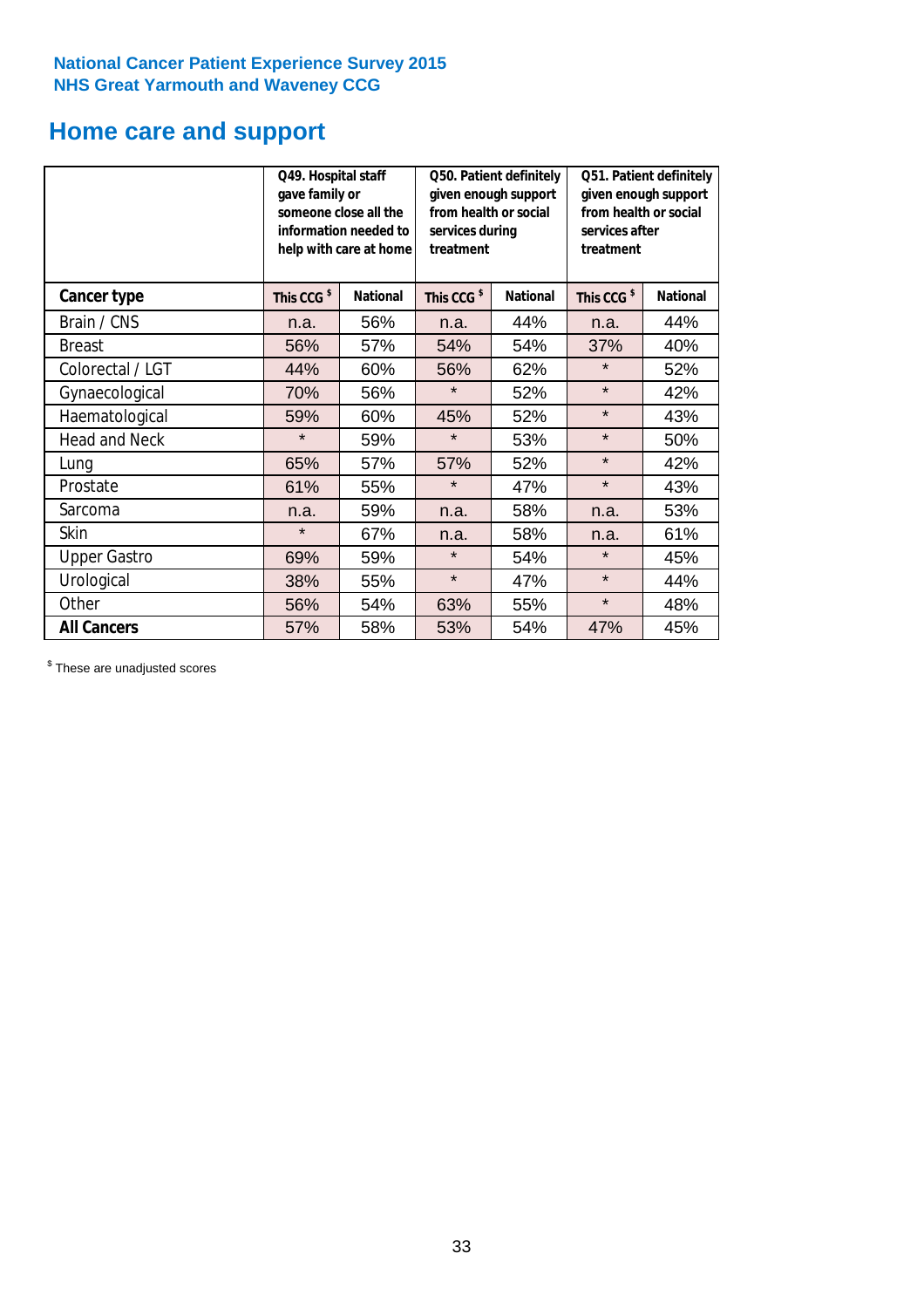# **Care from your general practice**

|                      | information about<br>treatment | Q52. GP given enough<br>patient's condition and | <b>O53. Practice staff</b><br>definitely did<br>everything they could<br>to support patient |                 |  |
|----------------------|--------------------------------|-------------------------------------------------|---------------------------------------------------------------------------------------------|-----------------|--|
| <b>Cancer type</b>   | This CCG <sup>\$</sup>         | <b>National</b>                                 | This CCG <sup>\$</sup>                                                                      | <b>National</b> |  |
| Brain / CNS          | n.a.                           | 94%                                             | n.a.                                                                                        | 59%             |  |
| <b>Breast</b>        | 100%                           | 96%                                             | 55%                                                                                         | 63%             |  |
| Colorectal / LGT     | 91%                            | 95%                                             | 54%                                                                                         | 63%             |  |
| Gynaecological       | 100%                           | 95%                                             | 76%                                                                                         | 59%             |  |
| Haematological       | 93%                            | 96%                                             | 47%                                                                                         | 61%             |  |
| <b>Head and Neck</b> | $\star$                        | 93%                                             | $\star$                                                                                     | 60%             |  |
| Lung                 | 100%                           | 95%                                             | 57%                                                                                         | 62%             |  |
| Prostate             | 97%                            | 95%                                             | 70%                                                                                         | 67%             |  |
| Sarcoma              | $\star$                        | 97%                                             | $\star$                                                                                     | 65%             |  |
| <b>Skin</b>          | $\star$                        | 97%                                             | $\star$                                                                                     | 71%             |  |
| <b>Upper Gastro</b>  | 97%                            | 94%                                             | 71%                                                                                         | 62%             |  |
| Urological           | 93%                            | 95%                                             | $\star$                                                                                     | 64%             |  |
| Other                | 96%                            | 95%                                             | 69%                                                                                         | 61%             |  |
| <b>All Cancers</b>   | 97%                            | 95%                                             | 63%                                                                                         | 63%             |  |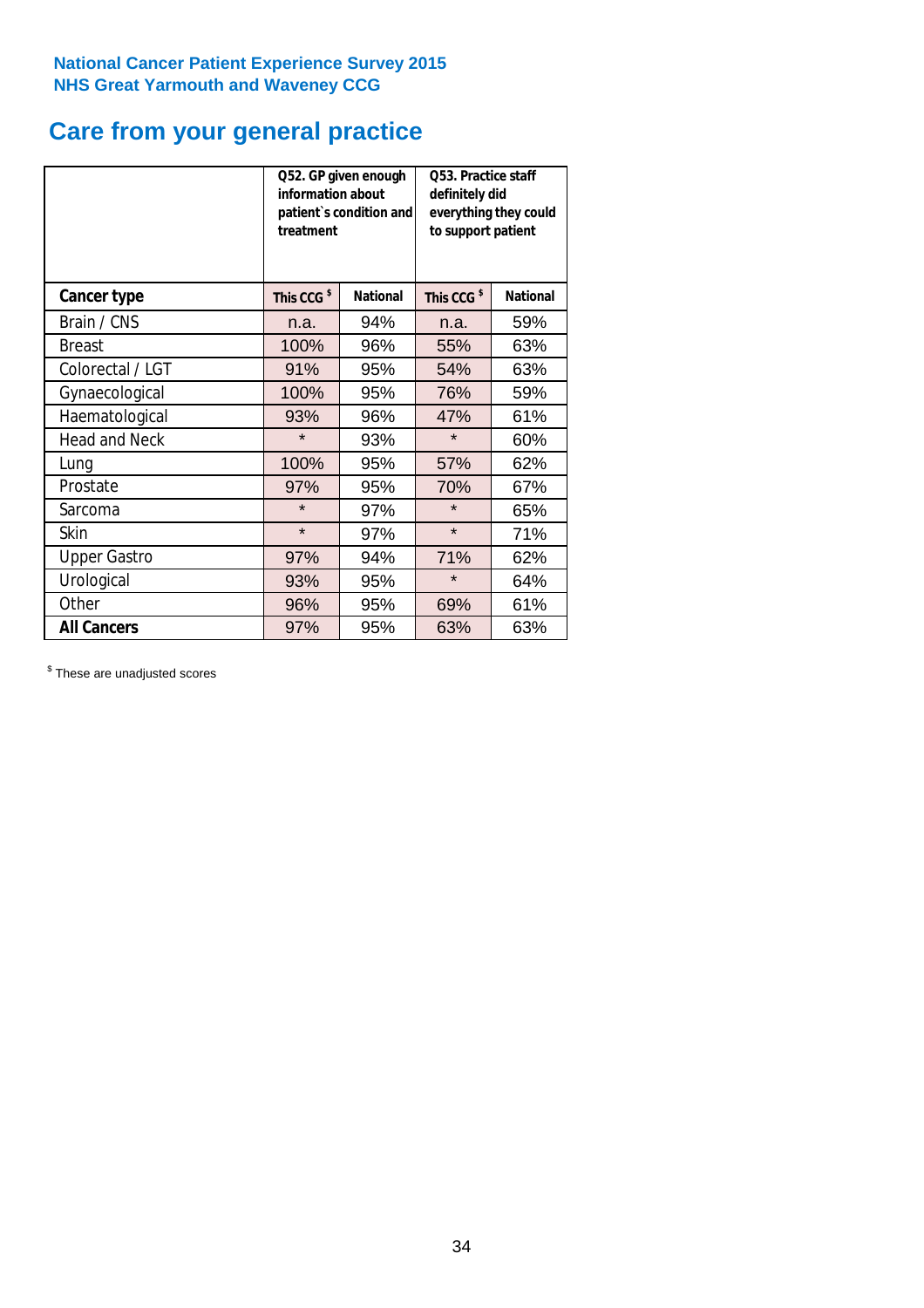# **Your overall NHS care**

|                      | Q54. Hospital and<br>community staff<br>always worked well<br>together |                 | Q55. Patient given a<br>care plan |                 | Q56. Overall the<br>care was very good /<br>qood | administration of the | Q57. Length of time for<br>attending clinics and<br>appointments was<br>right |                 |
|----------------------|------------------------------------------------------------------------|-----------------|-----------------------------------|-----------------|--------------------------------------------------|-----------------------|-------------------------------------------------------------------------------|-----------------|
| <b>Cancer type</b>   | This CCG <sup>\$</sup>                                                 | <b>National</b> | This CCG <sup>\$</sup>            | <b>National</b> | This CCG <sup>\$</sup>                           | <b>National</b>       | This CCG <sup>\$</sup>                                                        | <b>National</b> |
| Brain / CNS          | n.a.                                                                   | 45%             | n.a.                              | 29%             | n.a.                                             | 84%                   | n.a.                                                                          | 60%             |
| <b>Breast</b>        | 65%                                                                    | 60%             | 29%                               | 35%             | 93%                                              | 90%                   | 82%                                                                           | 64%             |
| Colorectal / LGT     | 52%                                                                    | 60%             | 22%                               | 36%             | 88%                                              | 88%                   | 74%                                                                           | 68%             |
| Gynaecological       | 83%                                                                    | 58%             | 55%                               | 29%             | 90%                                              | 89%                   | 76%                                                                           | 66%             |
| Haematological       | 69%                                                                    | 63%             | 43%                               | 33%             | 100%                                             | 92%                   | 80%                                                                           | 62%             |
| <b>Head and Neck</b> | $\star$                                                                | 58%             | $\star$                           | 34%             | $\star$                                          | 89%                   | $\star$                                                                       | 65%             |
| Lung                 | 81%                                                                    | 63%             | 33%                               | 32%             | 97%                                              | 89%                   | 92%                                                                           | 70%             |
| Prostate             | 74%                                                                    | 63%             | 33%                               | 36%             | 95%                                              | 87%                   | 68%                                                                           | 71%             |
| Sarcoma              | $\star$                                                                | 60%             | $\star$                           | 31%             | $\star$                                          | 90%                   | $\star$                                                                       | 63%             |
| Skin                 | $\star$                                                                | 69%             | $\star$                           | 39%             | $\star$                                          | 89%                   | $\star$                                                                       | 73%             |
| <b>Upper Gastro</b>  | 82%                                                                    | 58%             | 32%                               | 36%             | 87%                                              | 88%                   | 69%                                                                           | 66%             |
| Urological           | 66%                                                                    | 62%             | 33%                               | 26%             | 85%                                              | 84%                   | 77%                                                                           | 73%             |
| Other                | 61%                                                                    | 56%             | 29%                               | 29%             | 88%                                              | 87%                   | 81%                                                                           | 61%             |
| <b>All Cancers</b>   | 68%                                                                    | 61%             | 33%                               | 33%             | 92%                                              | 89%                   | 79%                                                                           | 66%             |

|                      | Q58. Taking part in<br>cancer research | discussed with patient | Q59. Patient's average<br>rating of care scored<br>from very poor to very<br>good |                 |  |
|----------------------|----------------------------------------|------------------------|-----------------------------------------------------------------------------------|-----------------|--|
| <b>Cancer type</b>   | This CCG <sup>\$</sup>                 | <b>National</b>        | This CCG <sup>\$</sup>                                                            | <b>National</b> |  |
| Brain / CNS          | n.a.                                   | 32%                    | n.a.                                                                              | 8.5             |  |
| <b>Breast</b>        | 20%                                    | 28%                    | 8.9                                                                               | 8.8             |  |
| Colorectal / LGT     | 15%                                    | 22%                    | 8.2                                                                               | 8.7             |  |
| Gynaecological       | 8%                                     | 27%                    | 8.8                                                                               | 8.7             |  |
| Haematological       | 31%                                    | 36%                    | 8.9                                                                               | 8.8             |  |
| <b>Head and Neck</b> | $\star$                                | 21%                    | $\star$                                                                           | 8.6             |  |
| Lung                 | 31%                                    | 34%                    | 8.9                                                                               | 8.6             |  |
| Prostate             | 34%                                    | 35%                    | 8.5                                                                               | 8.6             |  |
| Sarcoma              | $\star$                                | 29%                    | $\star$                                                                           | 8.7             |  |
| Skin                 | $\star$                                | 17%                    | $\star$                                                                           | 8.9             |  |
| <b>Upper Gastro</b>  | 32%                                    | 30%                    | 8.5                                                                               | 8.6             |  |
| Urological           | 0%                                     | 14%                    | 8.6                                                                               | 8.5             |  |
| Other                | 22%                                    | 31%                    | 9.0                                                                               | 8.6             |  |
| <b>All Cancers</b>   | 22%                                    | 28%                    | 8.7                                                                               | 8.7             |  |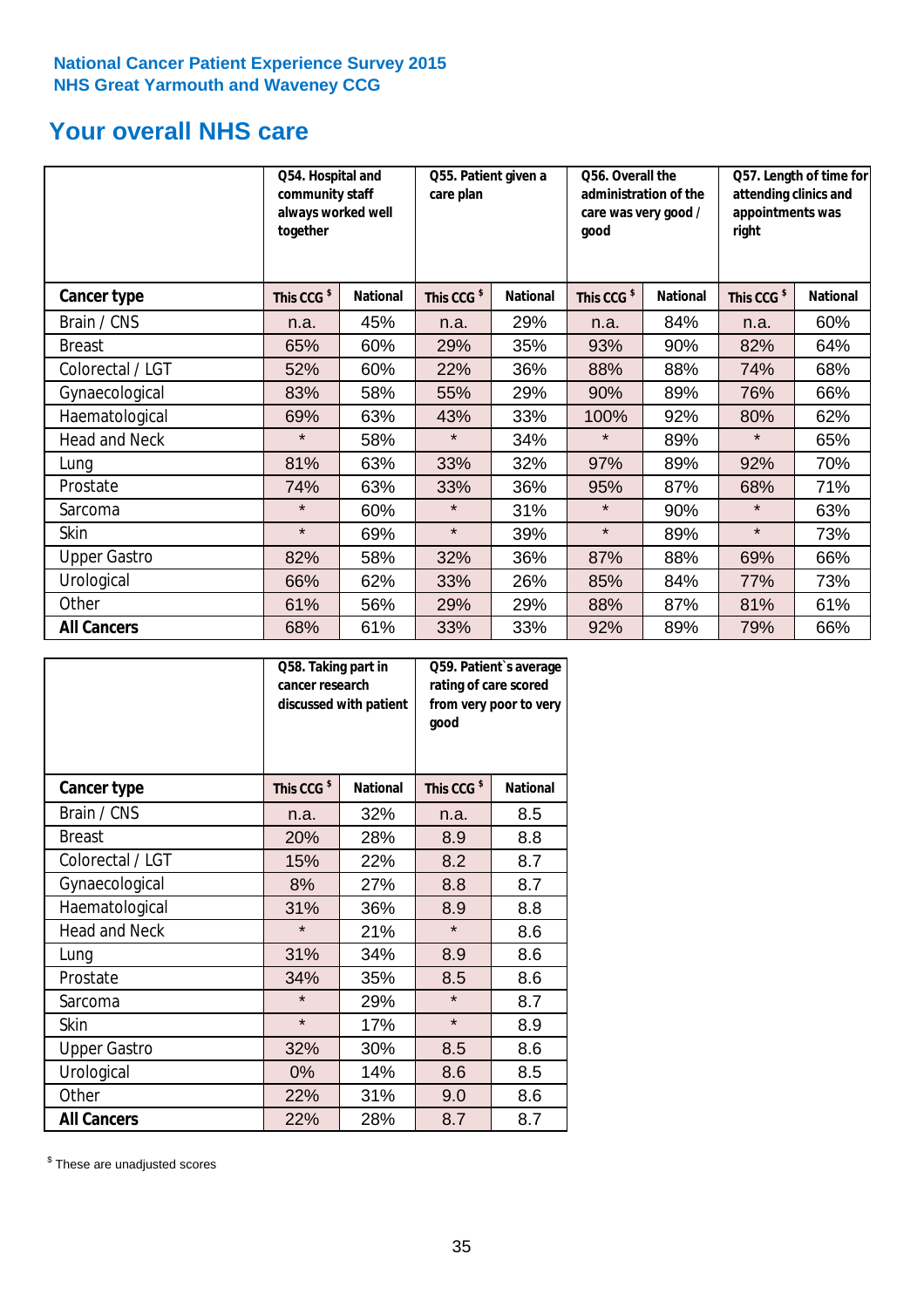# **Annex**

# **Methodology**

The sample for the survey included all adult (aged 16 and over) NHS patients, with a confirmed primary diagnosis of cancer, discharged from an NHS Trust after an inpatient episode or day case attendance for cancer related treatment in the months of April, May and June 2015.

The patients included in the sample had relevant cancer ICD10 codes (C00-99 excluding C44 and C84, and D05) in the first diagnosis field of their patient records, applied to their patient files by the relevant NHS Trust, and were alive at the point at which fieldwork commenced. Deceased checks were undertaken on up to three occasions during fieldwork, to ensure that questionnaires were not sent to patients who had died since their treatment.

Trust samples were checked rigorously for duplicates and patient lists were also de-duplicated nationally to ensure that patients did not receive multiple copies of questionnaires.

The fieldwork for the survey was undertaken between October 2015 and March 2016.

For the first time, the survey used a mixed mode methodology. Questionnaires were sent by post with two reminders where necesssary, but also included an option to complete online. A Freephone helpline was available for respondents to ask questions about the survey, to enable them to complete their questionnaires over the phone, and to provide access to a translation and interpreting facility for those whose first language was not English.

The Health Research Authority supported the survey by granting Section 251 approval.

# **Further information**

Further information on survey methodology, as well as all of the national and local reports and data, is available at www.ncpes.co.uk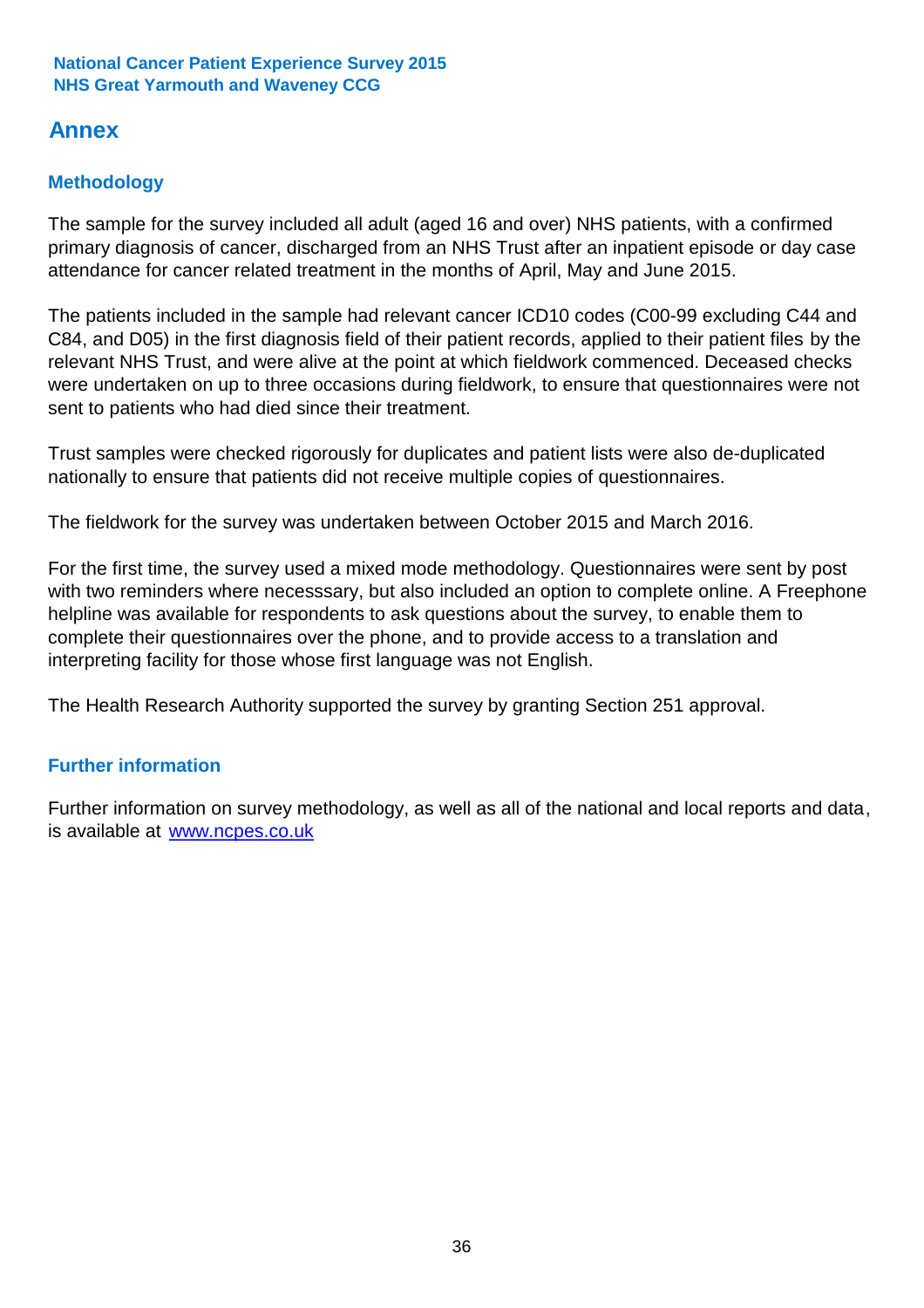# **Redevelopment of the 2015 survey**

A number of significant changes have been made to the National Cancer Patient Experience Survey in 2015:

- the length of the questionnaire has been reduced
- response options have been reviewed and changed to make them consistent throughout the survey
- some of the questions and / or answer options have been changed so that they are now in line with questions in other patient surveys (e.g. the Care Quality Commission national patient surveys), to improve comparability between them
- the topic areas within the questionnaire have been redesigned to capture the whole patient journey.

There are 50 questions in the questionnaire that relate directly to patient experience. Of these, 14 remain unchanged from previous years; and a further 21 have been slightly amended. We draw caution in directly comparing data from the 2015 survey to the findings of the previous CPES surveys, even for identical questions. Changes in the structure of the survey instrument (questionnaire) and also the administration of the survey (calendar period and length of time from sampling to field work start and completion) may influence nationwide averages, although these features will not greatly impact on relative comparisons (e.g. between patient groups or hospitals).

The other 15 questions are either new or substantially changed from previous years.

It is expected that there will be few, if any changes, to the questionnaire going forward so we will be able to compare the results year on year. Where changes are necessary they are expected to be for methodological reasons or to improve question reliability.

Another significant change in 2015 is that an online version of the questionnaire has been developed. The online version was developed to make the questionnaire more accessible for respondents. This may have an impact on the demographic characteristics of the respondents. This may be an improvement if previously underrepresented groups have responded. However, changes to the demographics of respondents may have implications on the overall results - and again, leads us to draw caution in directly comparing results with previous years.

# **Official Statistics**

The 2015 survey data has been published for the first time as Official Statistics. The 2015 survey data has been produced and published in line with the Code of Practice for Official Statistics.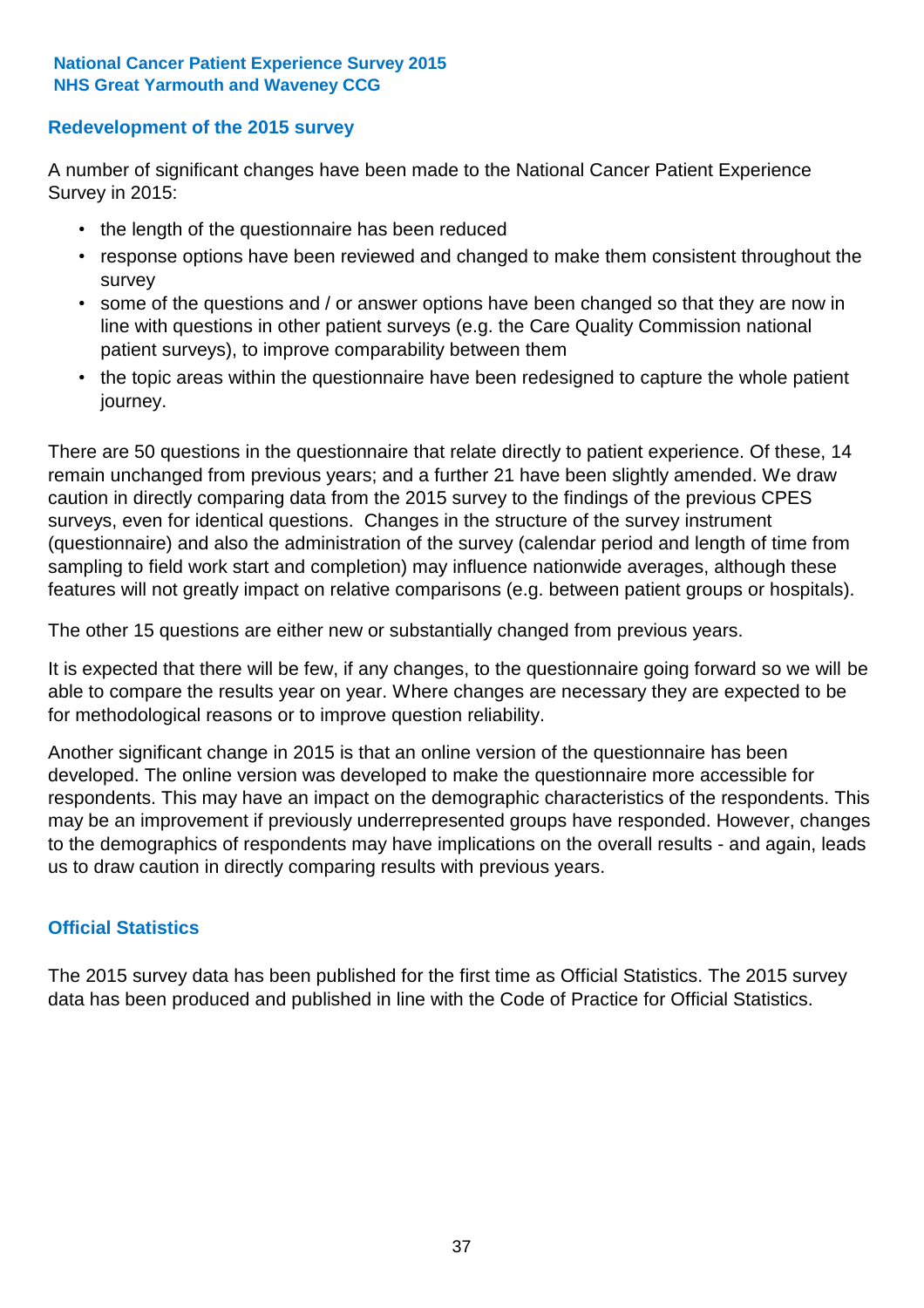# **Scoring methodologies**

49 of the 50 questions relating directly to patient experience have been summarised as the score of the percentage of patients who reported a positive experience. For example:

- question 6 asks: "Overall, how did you feel about the length of time you had to wait for your test to be done?". Responses have been recorded as positive only for those patients who selected the first option ("It was about right")
- question 11 asks: "When you were told you had cancer, were you given written information about the type of cancer you had?". Responses have been recorded as positive only for those patients who selected the first option ("Yes, and it was easy to understand").

Where options do not provide any information on positive/negative patient experience (e.g. "Don't know / can't remember"), they are excluded from the score.

The other question (question 59) asks respondents to rate their overall care on a scale of 0 to 10. Scores have been given as an average on this scale.

A copy of the 2015 questionnaire, marked up with all of these scoring conventions, is available at www.ncpes.co.uk

Further details on the scoring methodology can be found in the technical document for the survey, available at <u>www.ncpes.co.uk</u>

### **Case-mix adjustment**

For the first time in 2015, case-mix adjusted findings are being presented alongside unadjusted results for CCGs. Case-mix adjustment allows us to account for the impact that differing patient populations might have on results. By using the case-mix adjusted estimates we can obtain a greater understanding of how a CCG is performing given their patient population.

The factors taken into account in this case-mix adjustment are gender, age, ethnic group, deprivation, and tumour group.

For further details on case-mix adjustment, please refer to the technical document for the survey, available at www.ncpes.co.uk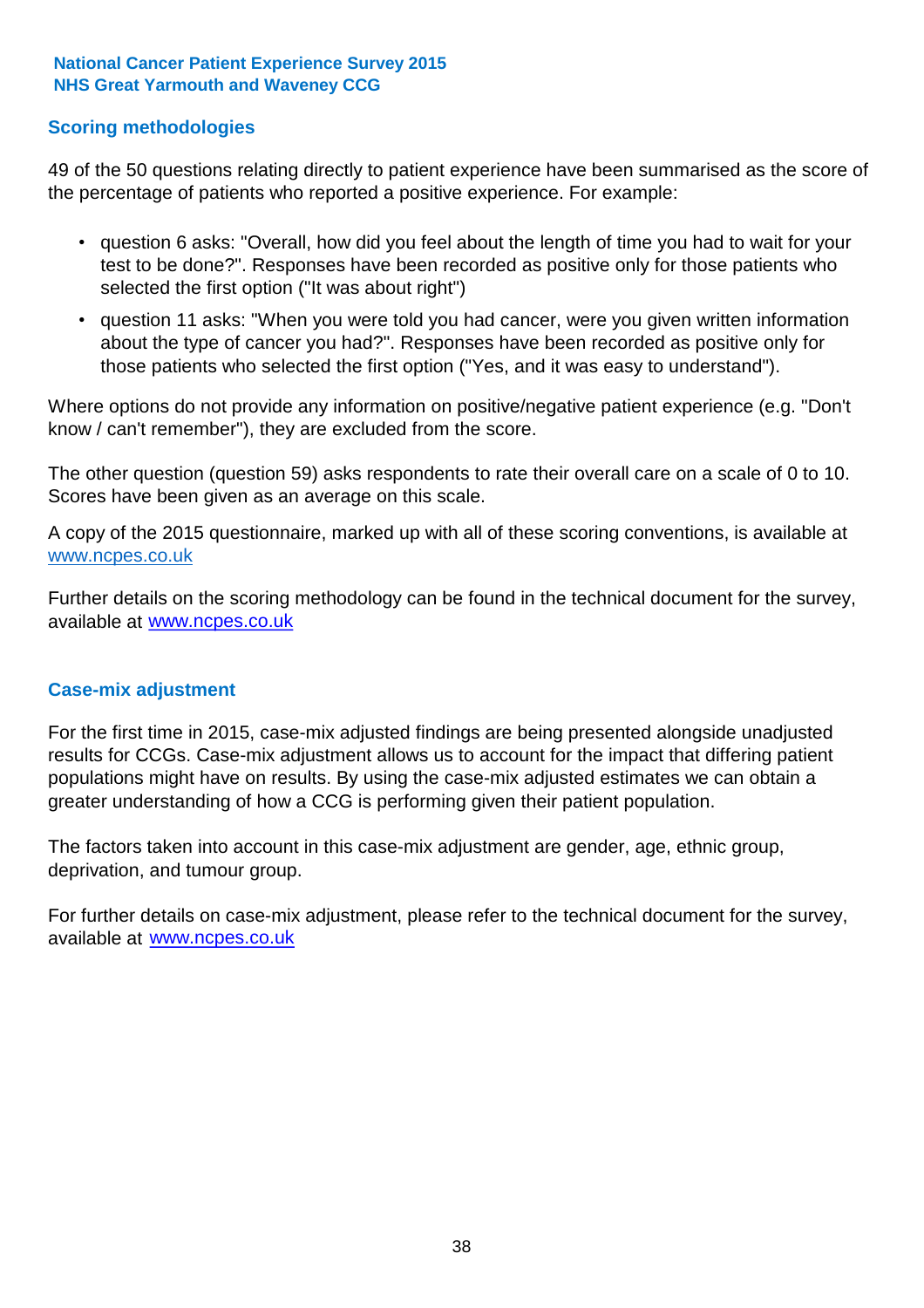# **Response Rates**

|                 | <b>Sample</b><br><b>Size</b> | <b>Excluded</b> | Adjusted<br><b>Sample</b> | <b>Not</b><br><b>Returned   Refused  </b> | Blank | Completed | Response<br>Rate |
|-----------------|------------------------------|-----------------|---------------------------|-------------------------------------------|-------|-----------|------------------|
| <b>National</b> | 116,991                      | 8.719           | 108,272                   | 33,168                                    | 3.918 | 71,186    | 66%              |
| 06M             | 703                          | 56l             | 647                       | 143                                       | 28    | 476       | 74%              |

### **Respondents by tumour group**

The tables below show the numbers of patients from each tumour group and the age and gender distribution of these patients.

| <b>Tumour Group</b>  | Number of<br>respondents* |  |  |
|----------------------|---------------------------|--|--|
| Brain / CNS          | 1                         |  |  |
| <b>Breast</b>        | 97                        |  |  |
| Gynaecological       | 33                        |  |  |
| Colorectal / LGT     | 54                        |  |  |
| Lung                 | 47                        |  |  |
| <b>Skin</b>          | 7                         |  |  |
| Haematological       | 65                        |  |  |
| <b>Upper Gastro</b>  | 51                        |  |  |
| Other                | 33                        |  |  |
| Urological           | 41                        |  |  |
| Prostate             | 40                        |  |  |
| Sarcoma              | 1                         |  |  |
| <b>Head and Neck</b> | 6                         |  |  |

*\* These figures may not match the numerator for all questions in the 'Comparisons by tumour group' section of this report, because not all questions were answered by all respondents.*

# **Respondents by age and gender**

The questionnaire asked respondents to give their year of birth. This information has been amalgamated into 8 age bands. The age and gender distribution for the CCG was as follows:

|             | 16-24 | 25-34 | 35-44 | 45-54 | 55-64 | 65-74 | 75-84 | $85+$ | <b>Total</b> |
|-------------|-------|-------|-------|-------|-------|-------|-------|-------|--------------|
| <b>Male</b> |       | ັ     | ັ     | 9     | 30    | 73    | 69    | 16    | 203          |
| Female      |       |       |       | 27    | 58    | 104   | 58    |       | 273          |
| Total       |       |       | 10    | 36    | 88    | 177   | 127   | 33    | 476          |